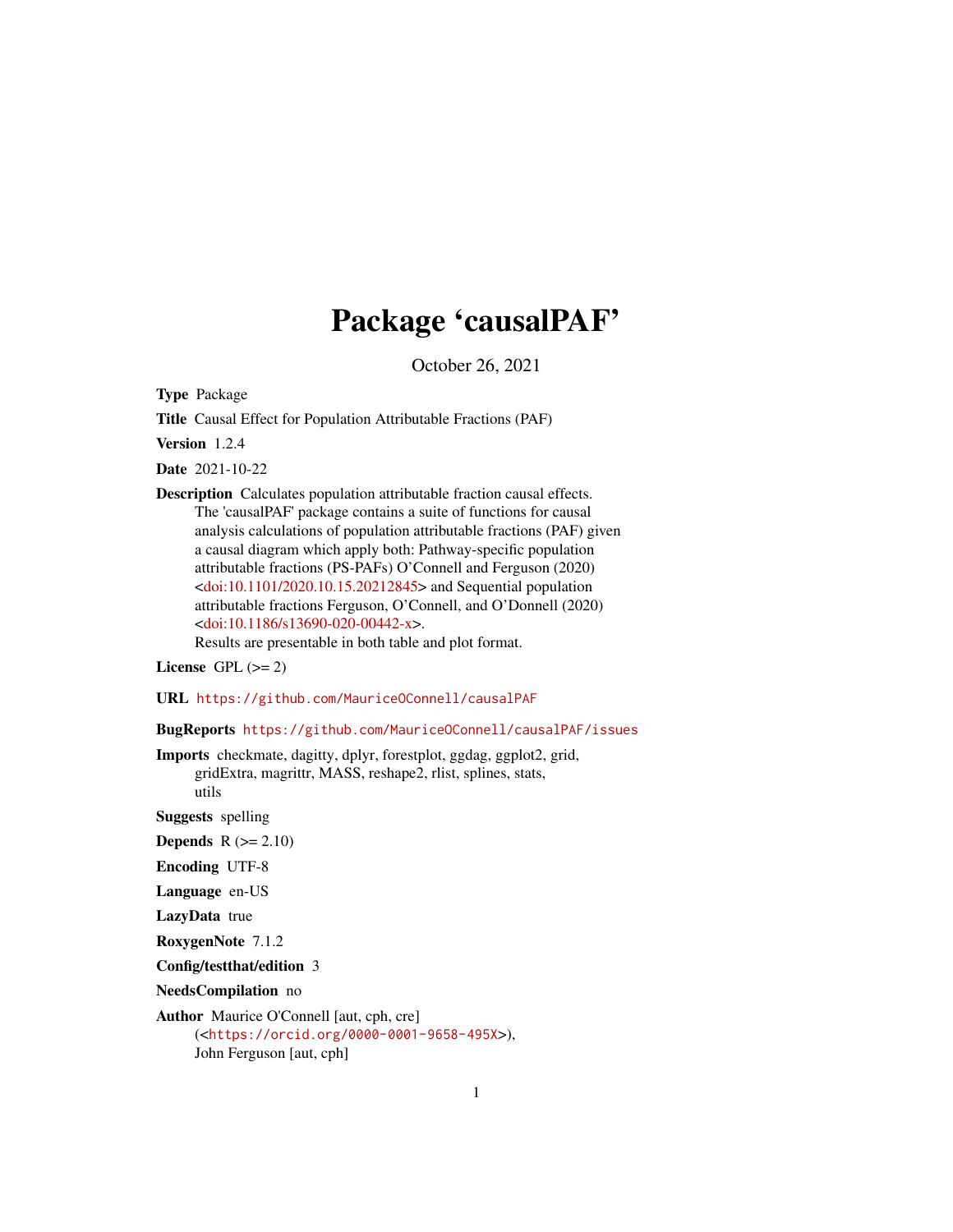<span id="page-1-0"></span>Maintainer Maurice O'Connell <maurice.oconnell2@gmail.com> Repository CRAN Date/Publication 2021-10-26 07:30:06 UTC

### R topics documented:

| causalPAFplot |
|---------------|
|---------------|

Evaluates Total PAF, Direct PAF, Indirect PAF and Path Specific PAF *for a user inputted number of bootstraps and integral simulations*

#### Description

Evaluates Total PAF, Direct PAF, Indirect PAF and Path Specific PAF for a user inputted number of bootstraps and integral simulations

#### Usage

```
causalPAFplot(
  dataframe,
  exposure = "phys",mediator = c("subhtn", "apob_apoa", "whr"),
  response = "case",
  response_model_mediators = list(),
  response_model_exposure = list(),
  in_outArg,
  Splines_outlist = list(),
  splinesDefinedIn_in_outDAG = list(),
  model_listArg = list(),
  weights = 1,
  NumBootstrap,
  NumSimulation,
  plot = "bar",
  fill = "skyblue",
  colour = "orange",
  addCustom = FALSE,
  \text{custom} = ""
)
```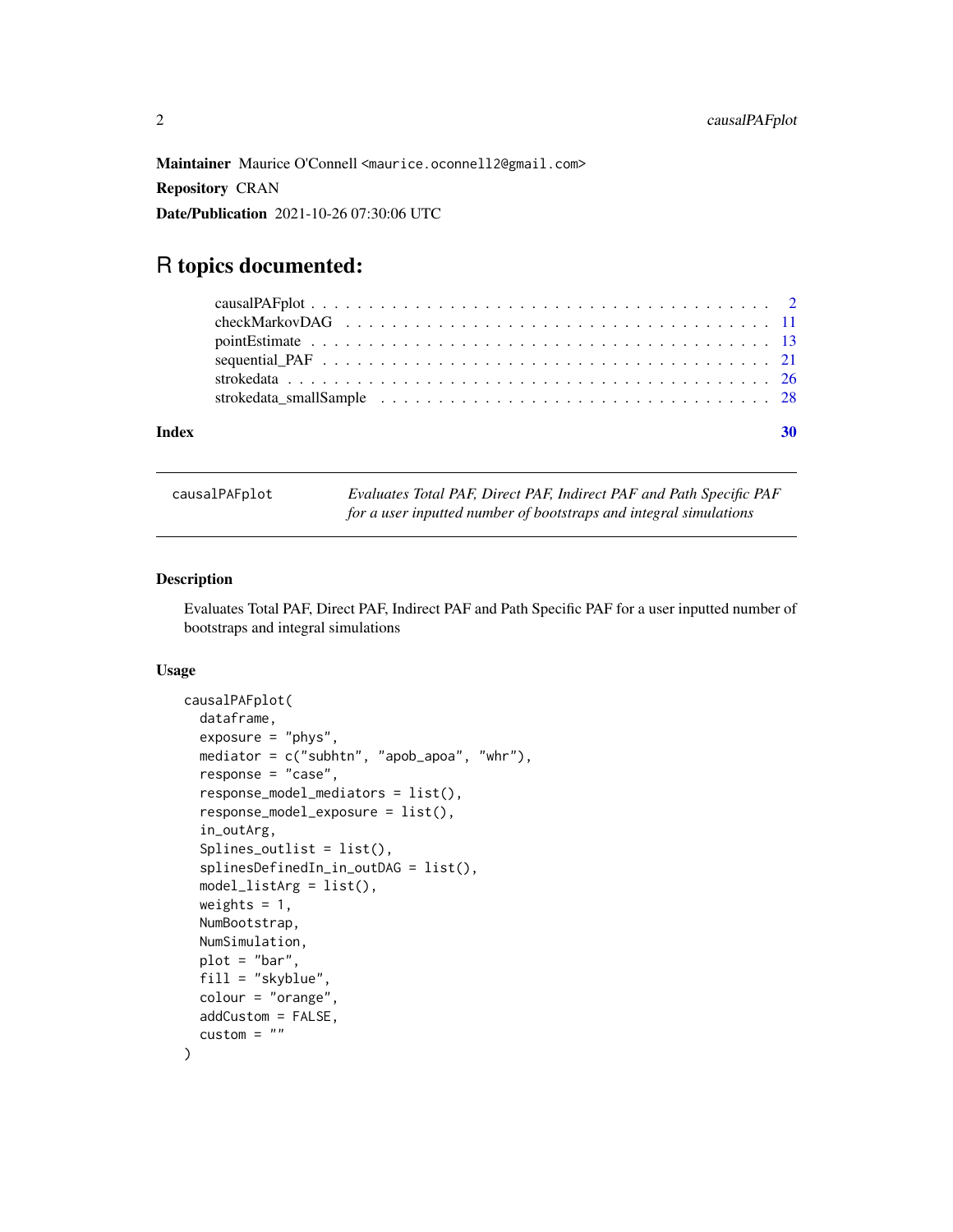#### Arguments

| dataframe | A wide format dataframe containing all the risk factors, confounders, exposures<br>and outcomes within the causal DAG Bayesian network. |
|-----------|-----------------------------------------------------------------------------------------------------------------------------------------|
| exposure  | The name of the exposure column variable within data frame in text format e.g.<br>"phys".                                               |
| mediator  | The name of the mediator column variables within dataframe in text format.                                                              |

There can be more than one mediator of interest. It can be a vector of mediators names within the dataframe e.g. c("subhtn","apob\_apoa","whr").

response The name of the response column variable within dataframe in text format e.g. "case". The cases should be coded as 1 and the controls as 0.

response\_model\_mediators

A regression model fitted for the response in a causal Bayesian network excluding "children" of the mediators in the causal Bayesian network. See example in tutorial. This model can be listed either as  $(1)$  an empty list ( response model mediators  $=$  list()) or (2) the user can specify their own customised causal regression model(s) to use. When it is listed as an empty list the 'causalPAF' package will fit the response\_model\_mediators regression model automatically based on the causal DAG supplied by the user in in\_outArg. Alternatively, the user can specify the exact model(s) that the user wishes to use, these model(s) must be in list format (list() where length(response\_model\_mediators) == length(mediator) ), the same length as the parameter, mediator, with the user customised model for each mediator listed in the same order as in the parameter, mediator, and if there is only one model, it must be listed each time within the list() so that length(response\_model\_mediators) == length(mediator).

response\_model\_exposure

A regression model fitted for the response in a causal Bayesian network excluding "children" of the exposure in the causal Bayesian network. This regression model will not adjust for mediators (exclude mediators) of the exposure in the regression model so that the total effect of the exposure on the response can be modelled. This model can be listed either as (1) an empty list ( response\_model\_exposure = list() ) or (2) the user can specify their own customised causal regression model to use. If specified as an empty list, list(), then the causalPAFplot function will define and fit the model automatically based on the causal DAG defined by the in\_outArg parameter. Alternatively, the user can specify the exact model that the user wishes to use, this model must be in list format (list() where length(response\_model\_exposure)  $== 1$ ), of length 1, assuming only one exposure of interest (other exposures can be risk factors) and the model must be defined within a list() since the package assumes a list() format is supplied. See example in tutorial. E.G. If physical exercise ("exer") in the example given in the diagram is the exposure. Then the regression would include all parents of "exer" (i.e. sex, region, educ, age) as well as risk factors at the same level of the causal Bayesian network (i.e. stress, smoke, diet, alcoh).

in\_outArg This defines the causal directed acyclic graph (DAG). A list of length 2. It is defined as a two dimensional list consisting of, firstly, the first list, inlist, i.e. a list of the parents of each variable of interest corresponding to its column name in the data. Splines can be included here if they are to be modelled as splines. Secondly, the second list, outlist, contains a list of a single name of exposure or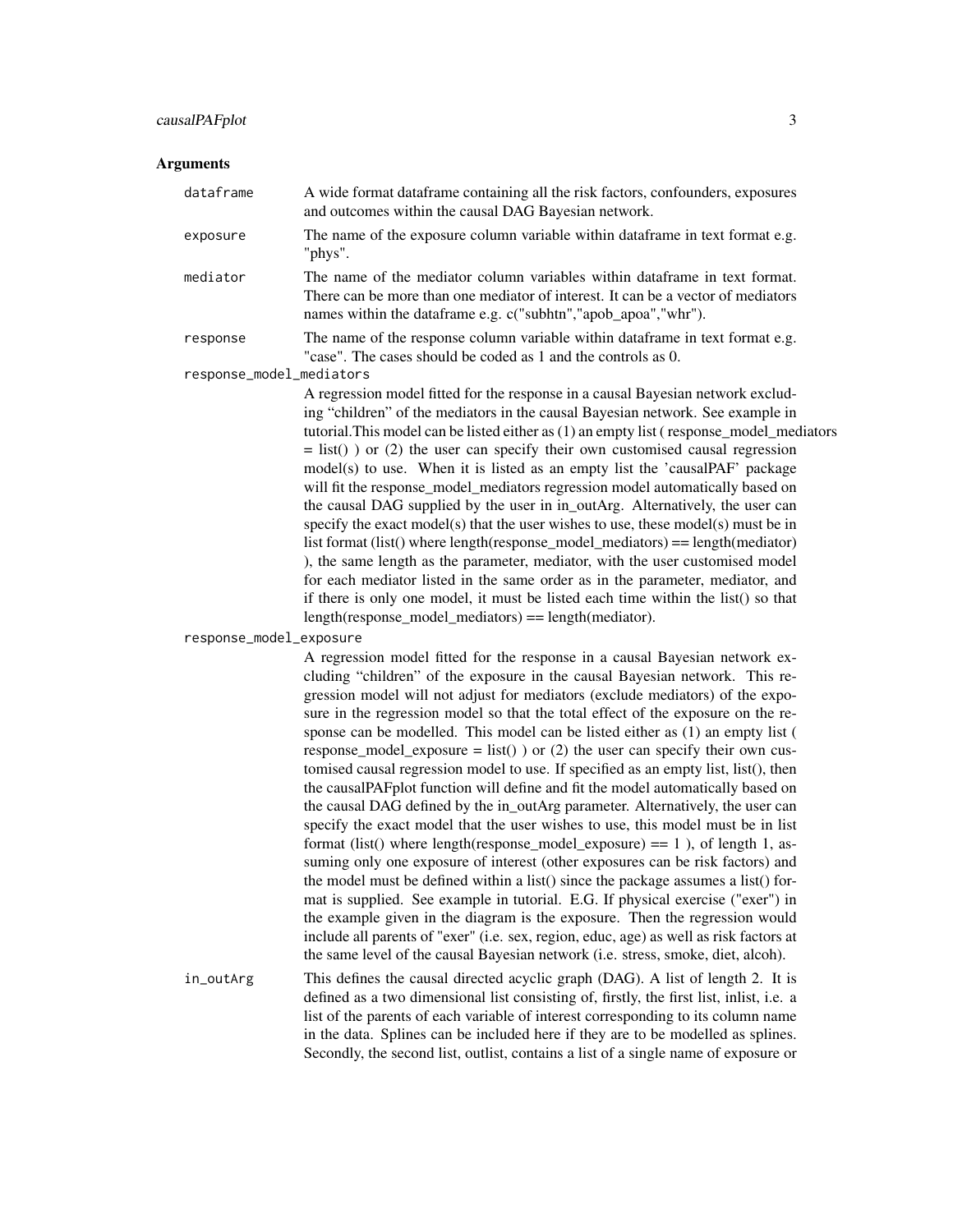risk factor or outcome in form of characters i.e. a list of each variable of interest (risk factors, exposures and outcome) corresponding to its column name in the data. Splines should not be input here, only the column names of the variables of interest in the data. The order at which variables are defined must satisfy (i) It is important that variables are defined in the same order in both lists e.g. the first risk factor defined in outlist has its parents listed first in inlist, the second risk factor defined in outlist has its parents listed secondly in inlist and so on. The package assumes this ordering and will not work if this order is violated. (ii) Note it is important also that the order at which the variables are defined is such that all parents of that variable are defined before it. See example in tutorial.

Splines\_outlist

A list defined of same size and order of variables as defined in in\_outArg[[2]]. If splines are to be used for variables listed in in\_outArg[[2]], then the splines should be defined in Splines\_outlist in the same order as variables appear in in\_outArg[[2]]. It is necessary to list variables in Splines\_outlist the same as in in outArg $[2]$ ] without splines if no spline is to be applied. It should not be input as an empty list, list(), if no splines. A warning will show if input as an empty list requiring the user to populate Splines\_outlist either the same as in\_outArg[[2]] (if no splines) or in the same order as in\_outArg[[2]] with splines (if splines). See example in tutorial.

splinesDefinedIn\_in\_outDAG

Logical TRUE or FALSE indicating whether the user has defined splines in the causal DAG, in\_out, if TRUE. If FALSE and splines are defined in Splines\_outlist\_Var, then it is necessary for the package to populate the in\_out DAG with splines listed in Splines\_outlist\_Var.

- model\_listArg is a list of models fitted for each of the variables in in\_outArg $[2]$ ] (or in\_outArg $\$$ outlist ) based on its parents given in in\_outArg[[1]] ( or in\_out\\$inlist ). By default this is set to an empty list. In the default setting, the models are fitted automatically by the 'causalPAF' package based on the order of the variables input in the parameter in outArg. See the tutorial for more examples. Alternatively, the user can supply their own fitted models here by populating "model\_listArg" with their own fitted models for each risk factor, mediator, exposure and response variable. But the order of these models must be in the same order of the variables in the second list of in\_outArg ( in\_outArg[[2]] ) and these models be defined within a list, list(), of the same length as in\_outArg[[2]]. See tutorial for further examples.
- weights Column of weights for case control matching listed in the same order as the patients in the data e.g. weights = strokedata\$weights.
- NumBootstrap The number of bootstraps the user wants to use to calculate confidence intervals for the effect. A minimum of 200 bootstrap replications (Efron (2016), Computer Age Statistical Inference, page 162) are recommended to calculate standard errors (for intervals of the form: estimate +/-1.96\*(standard error of bootstrap estimate. However increasing the number of bootstraps can result in the package taking a long time to run. So the user may decide to balance speed with accuracy depending on which is of more value in the specific context.
- NumSimulation This is the number of simulations requested by the user to estimate integrals. The larger the number of simulations the more accurate the results but the longer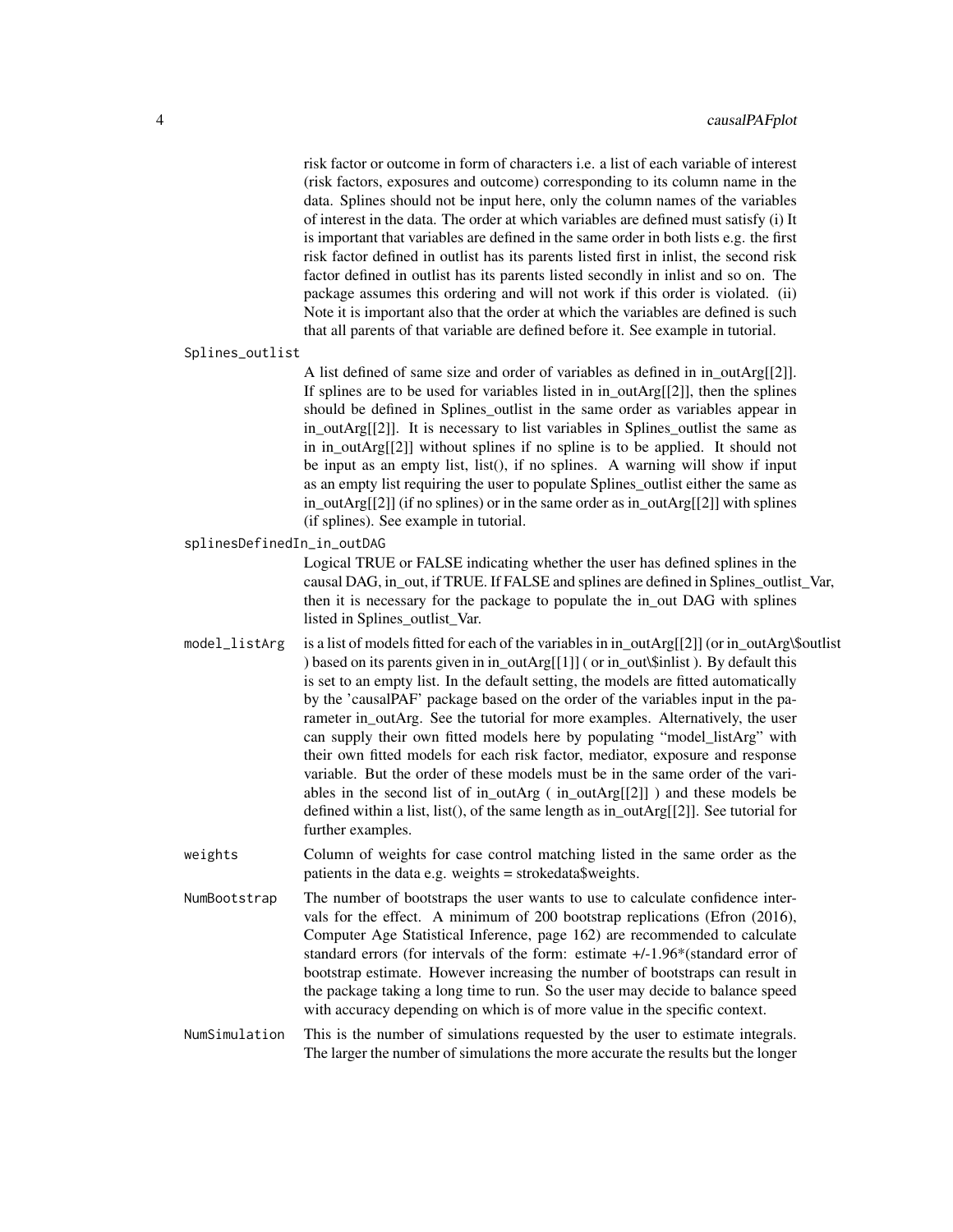|           | the code takes to run. Therefore the user may wish to balance speed with accu-<br>racy depending on which is of more value in the specific context of interest. The<br>integrals for continuous variables are estimated using simulation methods. |
|-----------|---------------------------------------------------------------------------------------------------------------------------------------------------------------------------------------------------------------------------------------------------|
| plot      | plot can be text inputs "forestplot" or "bar" where: "forestplot" plots a forest<br>plot."bar" plots a bar chart with error bars.                                                                                                                 |
| fill      | The colour for the fill in the bar chart is set here in text format. The default is<br>fill= "skyblue".                                                                                                                                           |
| colour    | The colour for the error bar in the bar chart is set here in text format. The default<br>is colour $=$ "orange".                                                                                                                                  |
| addCustom | Logical TRUE or FALSE indicating whether a customised interaction term is to<br>be added to the each regression. The interaction term can include splines.                                                                                        |
| custom    | text containing the customised interaction term to be added to each regression.<br>The text should be enclosed in inverted commas. Splines can be included within<br>the interaction terms. See tutorial for examples.                            |

#### Value

Prints a forest plot or a bar chart with error bars of the 5 results for each mediator. The 5 results are:(1)Total Population Attributable Fraction (PAF),(2)Direct Effect Population Attributable Fraction (PAF) using alternative definition, (3)Indirect Effect Population Attributable Fraction (PAF) using alternative definition, (4)Path Specific Population Attributable Fraction (PAF), (5)Overall Direct Population Attributable Fraction (PAF)

#### Examples

```
# Loads some data (fictional Stroke data from the package 'causalPAF')
# In this example, we use a small data set called 'strokedata_smallSample' consisting of 5,000
# rows of fictional patient data. For more accurate results, a larger data set is available
# called 'strokedata'which contains 16,623 rows of fictional patient data. The methodology
# applied in the 'causalPAF' package is more accurate the larger the dataset. To use the larger
# 'strokedata' dataset, simply call
# stroke_reduced <- strokedata
stroke_reduced <- strokedata_smallSample
# Just shortening the name of a variable, "apob_apoa", to "apb" so the R code
# in document example is not truncated.
stroke_reduced$apb <- stroke_reduced$apob_apoa
# The data should contain a column of weights for case control matching.
# strokedata$weights
# Weigths are not needed for cohort/cross sectional designs.
# The data should have reference levels of all risk factors already set.
# This can be done as follows but has already been applied to the data so is not run here:
# levels(stroke_reduced$htnadmbp) <- c(0, 1)
# stroke_reduced$subhtn <- factor(stroke_reduced$subhtn,levels=c(1, 2))
# levels(stroke_reduced$nevfcur) <- c(1, 2)
# stroke_reduced$global_stress2 <- factor(stroke_reduced$global_stress2,levels=c(1,2))
# levels(stroke_reduced$whrs2tert) <- c(1, 2, 3)
```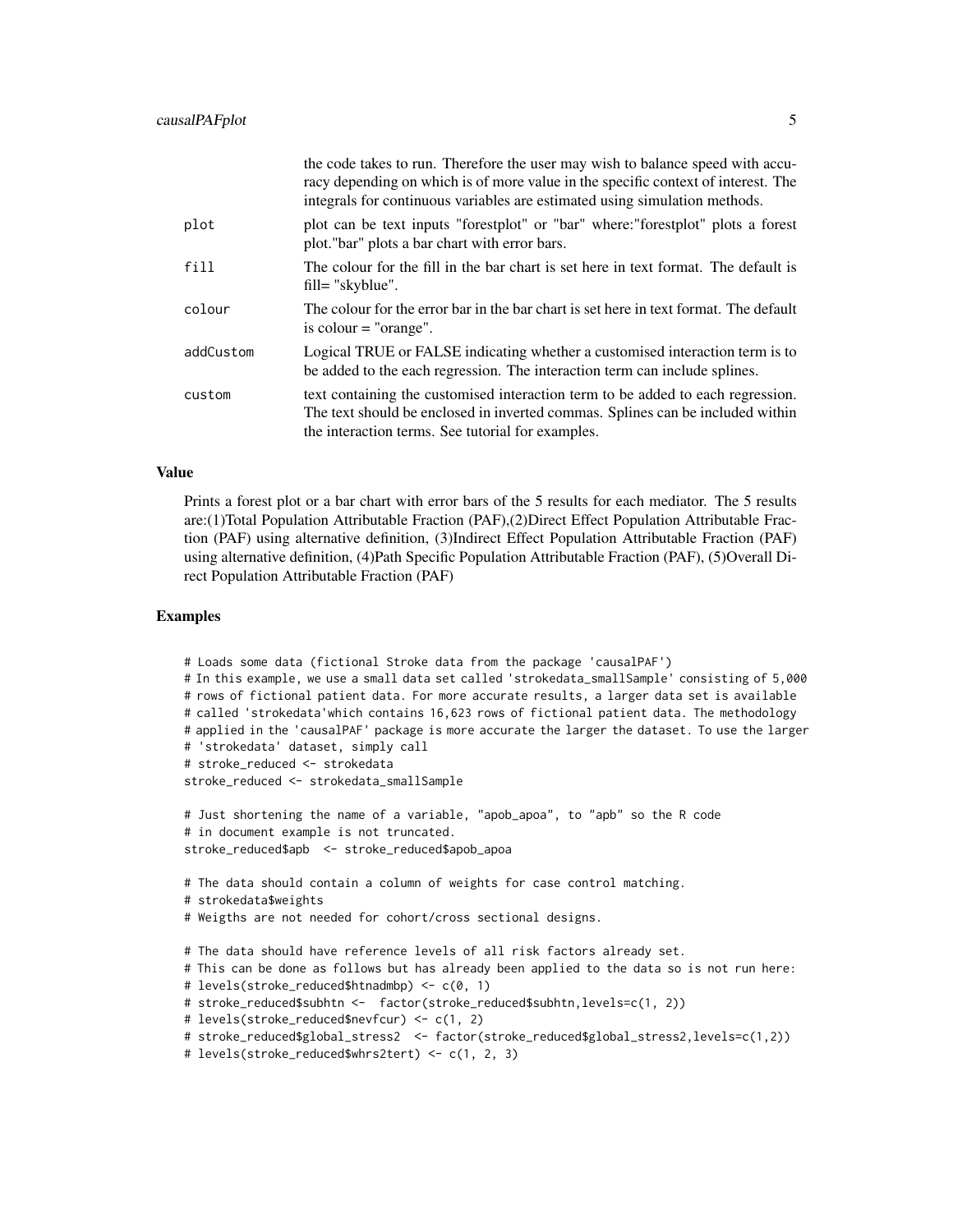```
# stroke_reduced$cardiacrfcat <- factor(stroke_reduced$cardiacrfcat,levels=c(1,2))
# levels(stroke_reduced$ahei3tert) <- c(3,2,1)
# levels(stroke_reduced$apob_apoatert) <- c(1,2,3)
# The 'causalPAF' package assumes the data is either complete case data or that missing data
# analysis has already been performed.
# Next, define the causal structure or directed acyclic graph (DAG) of the causal Bayesian
# network defined by the data. We list the parents of each exposure or risk factor or outcome
# in a vector as follows:
# Note it is important that the order at which the variables are defined is such that all
# parents of that variable are defined before it. Please refer to the figure of the causal
# Bayesian network (with both direct and indirect effects) defined earlier as an example of this
# order.
in_phys <- c("subeduc","moteduc","fatduc")
in_ahei <- c("subeduc","moteduc","fatduc")
in_nevfcur <- c("subeduc","moteduc","fatduc")
in_alcohfreqwk <- c("subeduc","moteduc","fatduc")
in_global_stress2 <- c("subeduc","moteduc","fatduc")
in_subhtn <- c("subeduc","moteduc","fatduc","phys","ahei3tert","nevfcur","alcohfreqwk",
               "global_stress2")
in_apob_apoa <- c("subeduc","moteduc","fatduc","phys","ahei3tert","nevfcur","alcohfreqwk",
                  "global_stress2")
in_whr <- c("subeduc","moteduc","fatduc","phys","ahei3tert","nevfcur","alcohfreqwk",
            "global_stress2")
# Note splines can be fitted within the causal structure as shown below especially if splines
# are to be used in the fitted models.
# It is important that splines of parent variables are "typed" or "spelt" consistently
# (including spaces) throughout as 'causalPAF' can fit models automatically provided variables are
# spelt consistently. Also if a parent variable is a spline it should be defined in spline
# format in all occurences of the parent variable.
in_cardiacrfcat <- c("subeduc","moteduc","fatduc","phys","ahei3tert","nevfcur","alcohfreqwk",
                     "global_stress2",
"ns(apb,knots=quantile(apb,c(.25,.5,.75)),Boundary.knots=quantile(apb,c(.001,.95)))",
"ns(whr,df=5)","subhtn")
in_dmhba1c2 <- c("subeduc","moteduc","fatduc","phys","ahei3tert","nevfcur","alcohfreqwk",
                 "global_stress2",
"ns(apb,knots=quantile(apb,c(.25,.5,.75)),Boundary.knots=quantile(apb,c(.001,.95)))",
"ns(whr,df=5)","subhtn")
in_case <- c("subeduc","moteduc","fatduc","phys","ahei3tert","nevfcur","alcohfreqwk",
             "global_stress2",
"ns(apb,knots=quantile(apb,c(.25,.5,.75)),Boundary.knots=quantile(apb,c(.001,.95)))",
"ns(whr,df=5)","subhtn","cardiacrfcat","dmhba1c2")
# Then we define a two dimensional list consisting of
```
# 1. inlist i.e. a list of the parents of each variable of interest corresponding to its column # name in the data. Splines should be included here if they are to be modelled as splines.

# levels(stroke\_reduced\$phys) <- c(2, 1)

# levels(stroke\_reduced\$alcohfreqwk) <- c(1, 2, 3)

# stroke\_reduced\$dmhba1c2 <- factor(stroke\_reduced\$dmhba1c2,levels=c(1,2))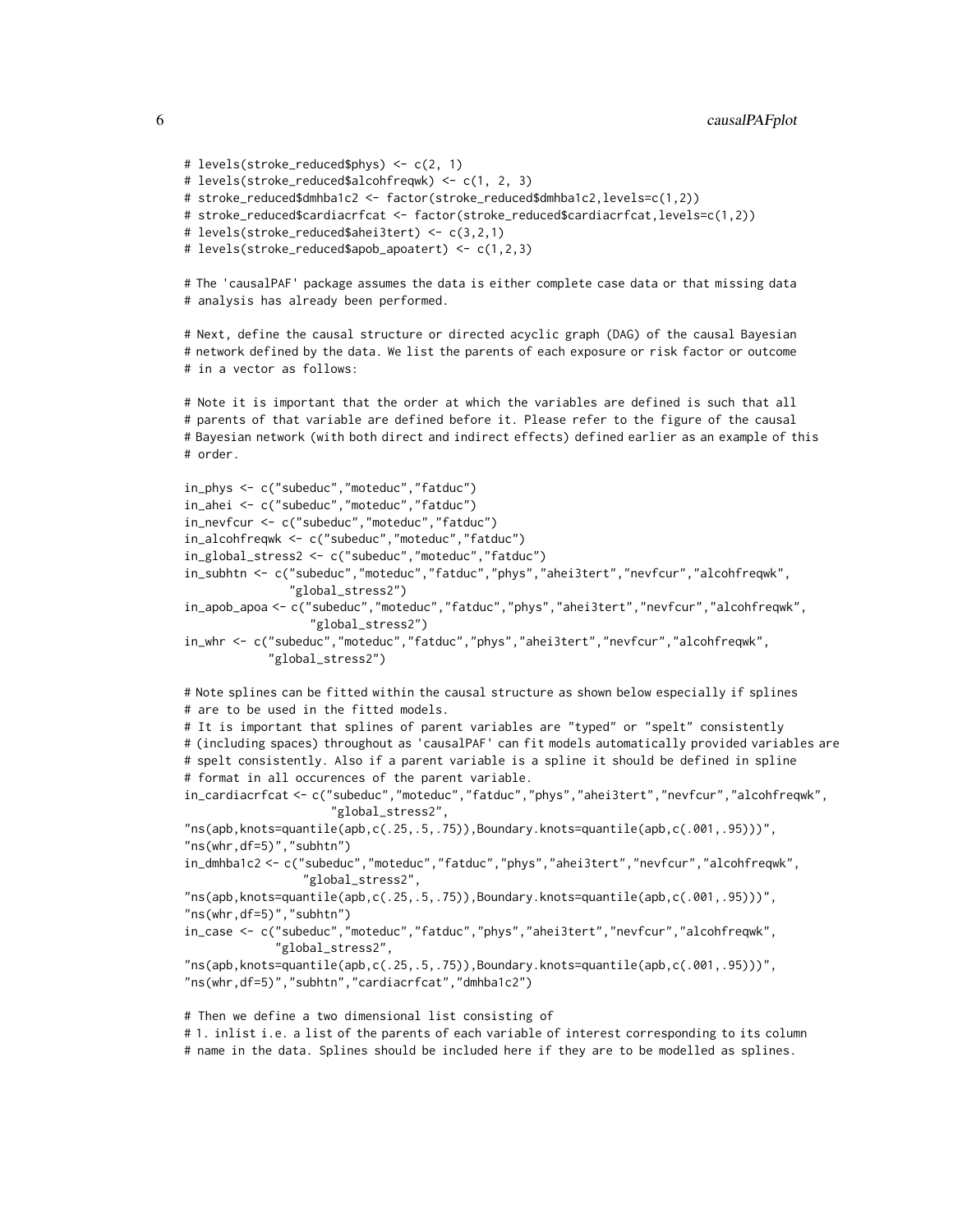# 2. outlist i.e. a list of each variable of interest corresponding to its column name in the # data. Splines should not be input here, only the column names of the variables of interest in # the data.

# Again the order is such that each variable is defined after all its parents.

```
in_out <- list(inlist=list(in_phys,in_ahei,in_nevfcur,in_alcohfreqwk,in_global_stress2,
               in_subhtn,in_apob_apoa,in_whr,in_cardiacrfcat,in_dmhba1c2,in_case),
         outlist=c("phys","ahei3tert","nevfcur","alcohfreqwk","global_stress2","subhtn",
                         "apb","whr","cardiacrfcat","dmhba1c2","case"))
```
# If splines are to be used for variables listed in in\_out\$outlist, then the splines should be # defined in the same order as variables appear in in\_out\$outlist as follows. It is necessary to # list variables in in\_out\$outlist without splines if no spline is to be applied. # It is important that Splines\_outlist is defined in the following format # list(c("splinename1","splinename2","splinename3")) for the package to be applied correctly. # And Splines\_outlist should not be an empty list(). If there are no splines it should be # defined the same as in\_out[[2]] and in the same order as variables defined in\_out[[2]]. Splines\_outlist = list( c("phys","ahei3tert","nevfcur","alcohfreqwk","global\_stress2","subhtn",  $\texttt{m}$ s(apb,knots=quantile(apb,c(.25,.5,.75)),Boundary.knots=quantile(apb,c(.001,.95)))", "ns(whr,df=5)","cardiacrfcat","dmhba1c2","case") )

```
# To fit these models to case control data, one needs to perform weighted maximum-likelihood
# estimation to imitate estimation using a random sample from the population. We chose weights
# of 0.0035 (for each case) and 0.9965 (for each control), reflective of a yearly incidence of
# first ischemic stroke of 0.35%, or 3.5 strokes per 1,000 individuals. These weights were
# chosen according to average incidences across country, age, group and gender within
# INTERSTROKE according to the global burden of disease.
w <- rep(1,nrow(stroke_reduced))
w[stroke_reduced$case==0] <- 0.9965
w[stroke_reduced$case==1] <- 0.0035
```
# It is important to assign stroke\_reduced\$weights to the updated weights defined in w. # Otherwise if stroke\_reduced\$weights <- w is not set, the alternative weights supplied in the # fictional data will be used. In this case, we want to use weigths as defined in w. stroke\_reduced\$weights <- w

#The checkMarkovDAG() function in the 'causalPAF' package should be used before running # causalPAFplot() to ensure:

#1. The causal Markov condition holds for the causal structure defined in the variable in\_out. #2. The variables in in\_out are listed in the order so that no variable is defined before a # parent or direct cause. Note: if this order does not hold, checkMarkovDAG() will automatically # reorder the variables in, in\_out, provided it is a Markov DAG.

#The causal analysis requires that the causal structure is a Markov DAG. The Causal Markov (CM) # condition states that, conditional on the set of all its direct causes, a node is independent # of all variables which are not direct causes or direct effects of that node. In the event that # the structure of a Bayesian network accurately depicts causality, the two conditions are # equivalent. However, a network may accurately embody the Markov condition without depicting # causality, in which case it should not be assumed to embody the causal Markov condition.

# in\_out is as defined above and input into this code.

if(checkMarkovDAG(in\_out)\$IsMarkovDAG & !checkMarkovDAG(in\_out)\$Reordered){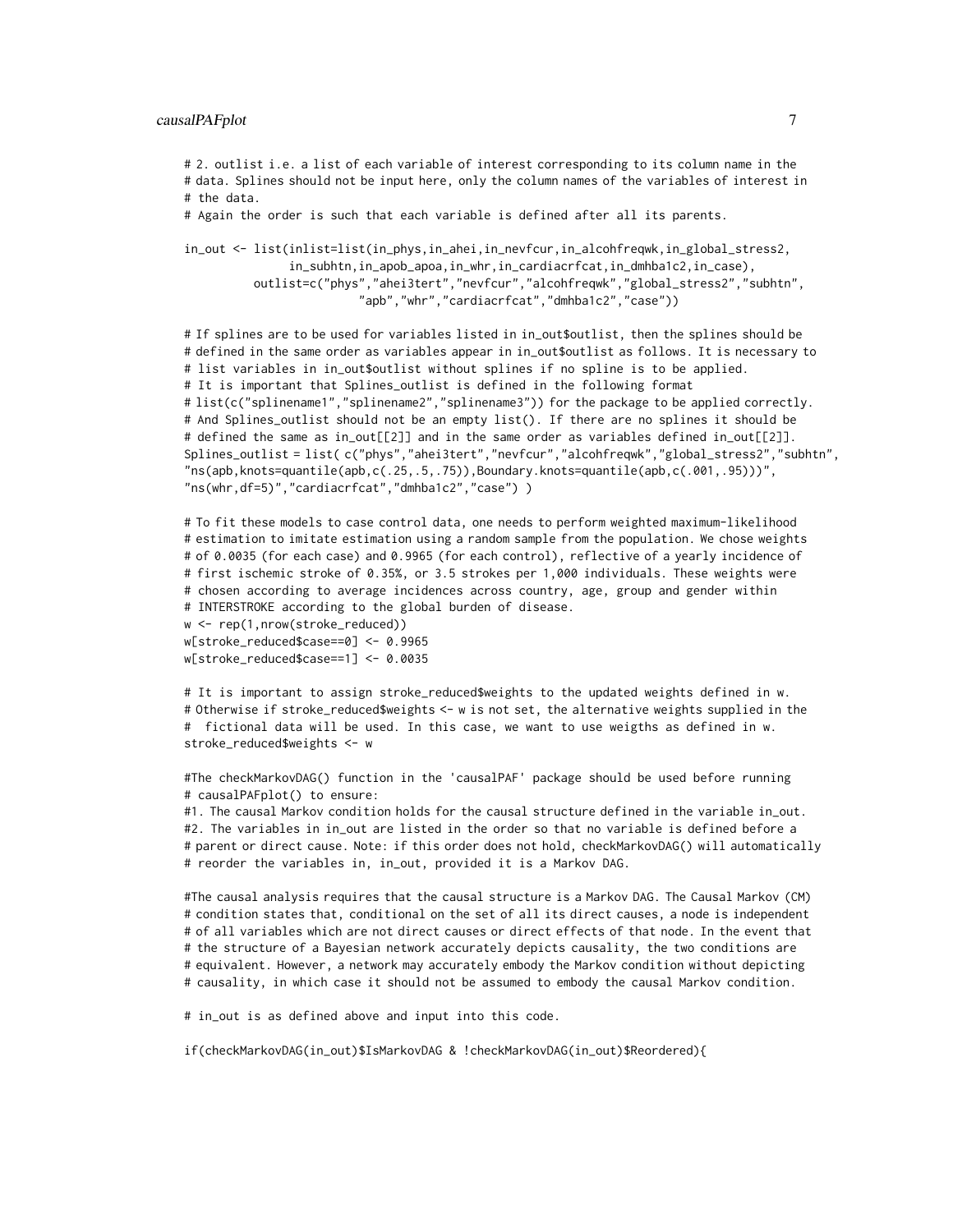```
print("Your in_out DAG is a Markov DAG.")
 } else if( checkMarkovDAG(in_out)$IsMarkovDAG & checkMarkovDAG(in_out)$Reordered ) {
      in_out <- checkMarkovDAG(in_out)[[2]]
      print("Your in_out DAG is a Markov DAG.The checkMarkovDAG function has reordered your
               in_out list so that all parent variables come before descendants.")
      } else{ print("Your ``in_out'' list is not a Bayesian Markov DAG so the methods in the
                        'causalPAF' package cannot be applied for non-Markov DAGs.")}
# The pointEstimate() function evaluates Point Estimates for Total PAF, Direct PAF, Indirect PAF
# and Path Specific PAF for a user inputted number of integral simulations. There is no bootstrap
# applied in this fucntion.
# Since bootstraps are not applied, the pointEstimate() function will run quicker than the
# alternative causalPAFplot() function which calculates bootstrap estimates which can take
# longer to run.
```

```
pointEstimate(dataframe = stroke_reduced,
              exposure="phys",
              mediator=c("subhtn","apb","whr"),
              response="case",
              response_model_mediators = list(),
              response_model_exposure = list(),
              in_outArg = in_out,
              Splines_outlist = Splines_outlist,
              splinesDefinedIn_in_outDAG = TRUE,
              model\_listArg = list(),
              weights = w,
              NumSimulation = 3,
              addCustom = TRUE,
              custom = "regionnn7*ns(eage,df=5)+esex*ns(eage,df=5)")
```
# The causalPAFplot() function will perform Pathway-Specific Population Attributable Fraction # (PS-PAF) calculations and output results based on an exposure, mediators and response input # by the user according to the columns names of these variables defined in the dataframe.

# Setting model\_listArg, response\_model\_mediators and response\_model\_exposure by default to an # empty list will instruct the 'causalPAF' package to fit these models automatically based on the # causal DAG supplied in the in \_outArg. Alternatively the user can supply their custom fitted, # model\_listpop, response\_model\_mediators and response\_model\_exposure which should be consistent # with the causal structure.

# Note we fit a custom interaction for the outcome (or case or response) regression # ( custom = "regionnn7\*ns(eage,df=5)+esex\*ns(eage,df=5)") ). Care should be taken that the # customised regression should not contain variables that might affect the causal interpretation # of the regression e.g. in this case we have used baseline confounders (i.e. regionn, eage and # esex) with interactions and splines. In general, using baseline confounders in custom should # not affect any causal interpretations whereas using variables far ``downstream'' might block # causal pathways. The user is required to apply discretion in using ``addCustom'' and # ``Custom'' in ensuring a causal interpretation remains. If no customisation is required the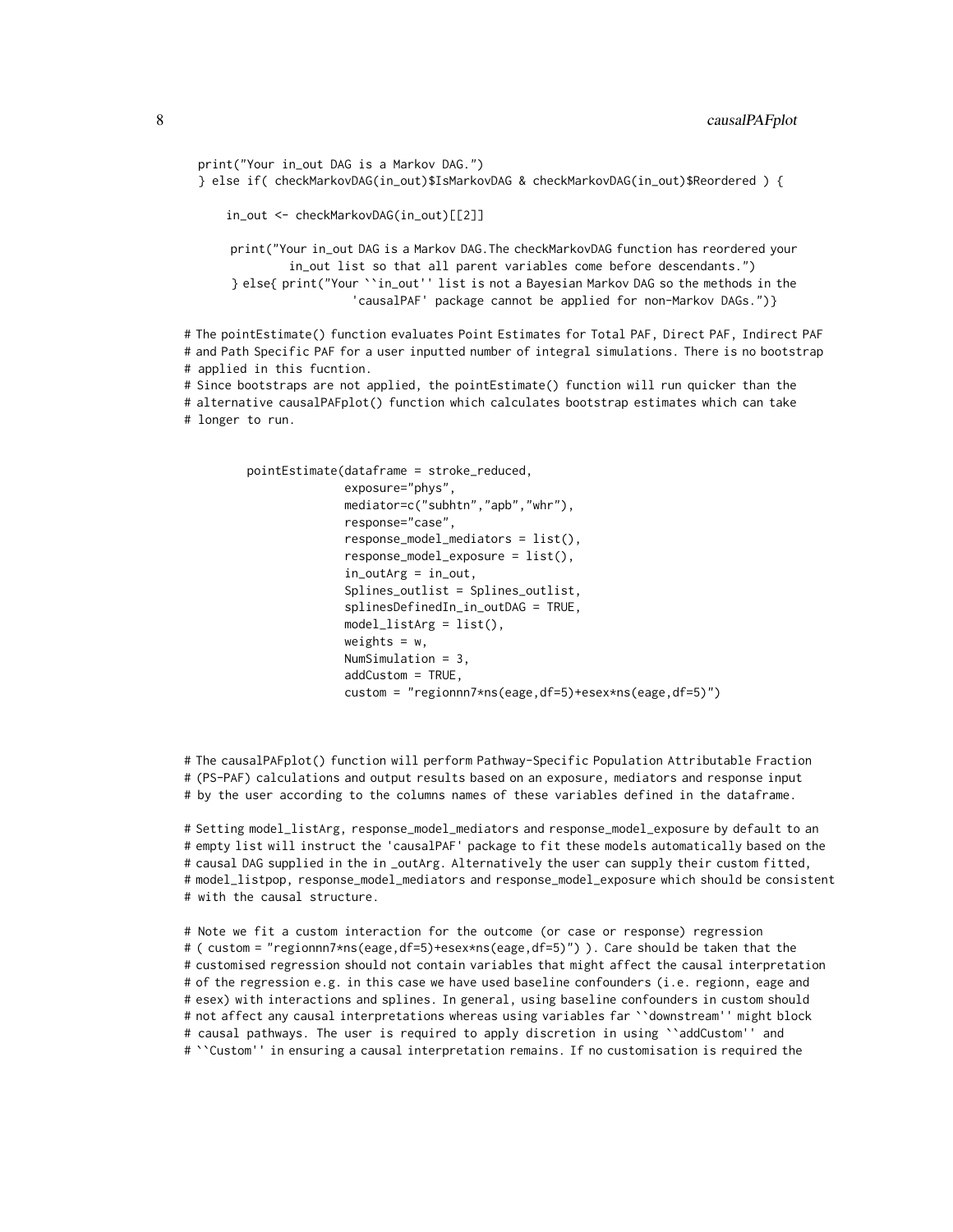# user can input addCustom = FALSE and custom = "" which is the default setting.

# Finally we call the causalPAFplot function for the pathway-specific PAF calculations as # follows:

# For greater accuracy a larger number of bootstraps (e.g. 200) and larger number of simulations

# (e.g. 1000) should be run. However, this will increase the run time greatly.

```
causalPAFplot(dataframe = stroke_reduced,
              exposure="phys",
              mediator=c("subhtn","apb","whr"),
              response="case",
              response_model_mediators = list(),
              response_model_exposure = list(),
              in_outArg = in_out,
              Splines_outlist = Splines_outlist,
              splinesDefinedIn_in_outDAG = TRUE,
              model_listArg = list(),
              weights = w,
              NumBootstrap = 2,
              NumSimulation = 2,
              plot = "bar",
              fill= "skyblue",
              colour="orange",
              addCustom = TRUE,
              custom = "regionnn7*ns(eage,df=5)+esex*ns(eage,df=5)")
```
# The causalPAFplot function below has response\_model\_mediators, response\_model\_exposure and # model\_listArg pre-fit. This allows the user to apply customised regressions instead of the # default setting above, where the 'causalPAF' R package fitted these regressions automatically # based on the causalDAG defined in in\_outArg.

# Libraries must be loaded if fitting models outside of the 'causalPAF' R package.

library(MASS) library(splines)

# Next we fit the, response\_model\_mediators and response\_model\_exposure, models outside of the # 'causalPAF' package as an input into the package.

# It is important that response\_vs\_mediator is a list and it must be the same length as the # parameter, mediator, i.e. length( response\_vs\_mediator ) == length( mediator). In this # example, mediator=c("subhtn","apb","whr") so length( mediator) is 3, so we create a list # with three models for "subhtn","apb" and "whr" respectively in that order. Note in this # example, the model is the same for each mediator, but it must still be input 3 times within # the list as follows:

```
response_vs_mediator <- list(
glm("case ~ regionnn7*ns(eage,df=5)+esex*ns(eage,df=5) +subeduc+moteduc+ fatduc+ phys+
ahei3tert+ nevfcur+ alcohfreqwk+ global_stress2+ subhtn +
ns(app, knots = quantile(app, c(.25, 0.5, 0.75)),Boundary.knots = quantile(app, c(.001, 0.95)))+
```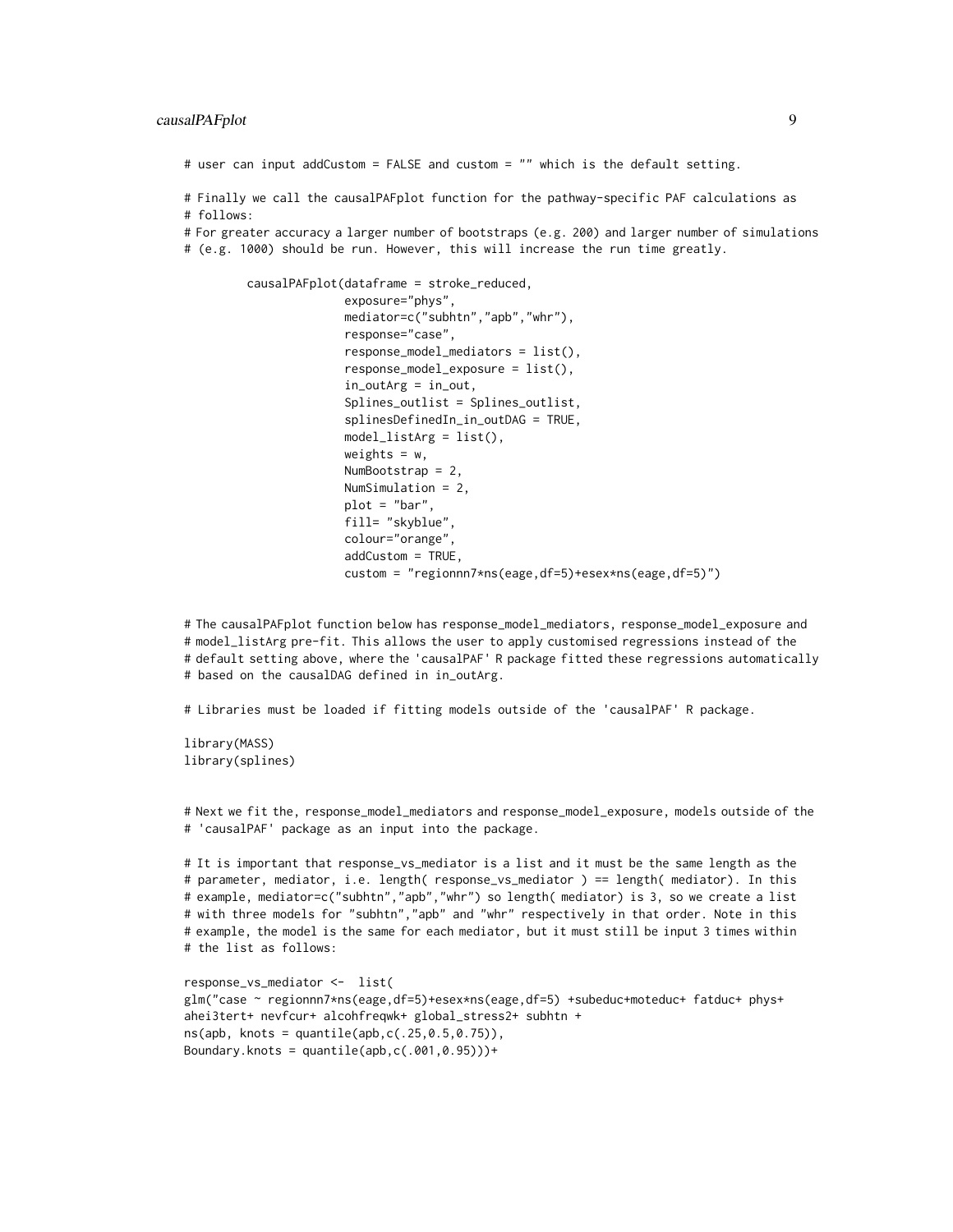```
ns(whr,df=5)",data = stroke_reduced,family='binomial',w = stroke_reduced$weights ),
# "subhtn" mediator model
glm("case ~ regionnn7*ns(eage,df=5)+esex*ns(eage,df=5) + subeduc+ moteduc+ fatduc+ phys+
ahei3tert+ nevfcur+ alcohfreqwk+ global_stress2+ subhtn +
ns(app, knots = quantile(app, c(.25, 0.5, 0.75)),Boundary.knots = quantile(app, c(.001, 0.95))) +ns(whr,df=5)",data = stroke_reduced,family='binomial',w = stroke_reduced$weights ),
# "apob_apoa" mediator model name shoretd to "apb"
glm("case ~ regionnn7*ns(eage,df=5)+esex*ns(eage,df=5) + subeduc+ moteduc+ fatduc+ phys+
ahei3tert+ nevfcur+ alcohfreqwk+ global_stress2+ subhtn +
ns(app, knots = quantile(app, c(.25, 0.5, 0.75)),Boundary.knots = quantile(app, c(.001, 0.95))) +ns(whr,df=5)",data = stroke_reduced,family='binomial',w = stroke_reduced$weights ) )
# "whr" mediator model
```
# Next we fit a customised response\_model\_exposure model rather than allowing the package fit it # automatically as shown previously. This must be a list of length 1.

```
response_vs_phys <- list(glm("case ~ regionnn7*ns(eage,df=5)+esex*ns(eage,df=5)+subeduc+moteduc+
fatduc+ phys+ ahei3tert+ nevfcur+ alcohfreqwk+ global_stress2",data = stroke_reduced,
family='binomial',w= stroke_reduced$weights) )
```

```
# model_listArg is a list of models fitted for each of the variables in in_out$outlist based on
# its parents given in in_out$inlist. By default this is set to an empty list. Alternatively the
# user can supply their custom fitted, model_listpop, which should be consistent with the causal
# structure. model_listArg is defined earlier in this tutorial.
# Note it is important that model_listArg is defined as a list and in the same order and length
# as the variables defined in in_outArg[[2]].
model_listArgFit <- list(glm(formula = phys \sim subeduc + regionnn7 \star ns(eage, df = 5) +
```

```
esex * ns(eage, df = 5) + moteduc + fatduc, family = "binomial", data = stroke_reduced,
weights = weights), # model 1 phys
polr(formula = ahei3tert \sim subeduc + regionnn7 \star ns(eage, df = 5) + esex \star ns(eage, df = 5) +
moteduc + fatduc, data = stroke_reduced, weights = weights), # model 2 ahei3tert
glm(formula = nevfcur \sim subeduc + regionnn7 \star ns(eage, df = 5) + esex \star ns(eage, df = 5) +
moteduc + fatduc, family = "binomial",data = stroke_reduced, weights = weights),
# model 3 nevfcur
polr(formula = alcohfreqwk \sim subeduc + regionnn7 \star ns(eage, df = 5) +esex \star ns(eage, df = 5) +
moteduc + fatduc, data = stroke_reduced,weights = weights), # model 4 alcohfreqwk
glm(formula = global_stress2 \sim subeduc + regionnn7 \star ns(eage,df = 5) + esex \star ns(eage, df = 5) +
moteduc + fatduc, family = "binomial",data = stroke_reduced, weights = weights),
# model 5 global_stress2
glm(formula = subhtn \sim subeduc + regionnn7 * ns(eage, df = 5) +esex * ns(eage, df = 5) +
moteduc + fatduc + phys + ahei3tert +nevfcur + alcohfreqwk + global_stress2,family = "binomial",
data = stroke_reduced, weights = weights), # model 6 subhtn
lm(formula = app ~ value + regionnn7 ~times ns(eage, df = 5) ~+esex ~times ns(eage, df = 5) ~+moteduc + fatduc + phys + ahei3tert +nevfcur + alcohfreqwk + global_stress2,
data = stroke_reduced,weights = weights), # model 7 apob_apoa name shorted to "apb"
lm(formula = whr \sim subeduc + regionnn7 * ns(eage, df = 5) + esex *ns(eage, df = 5) + moteduc +fatduc + phys + ahei3tert +nevfcur + alcohfreqwk + global_stress2, data = stroke_reduced,
```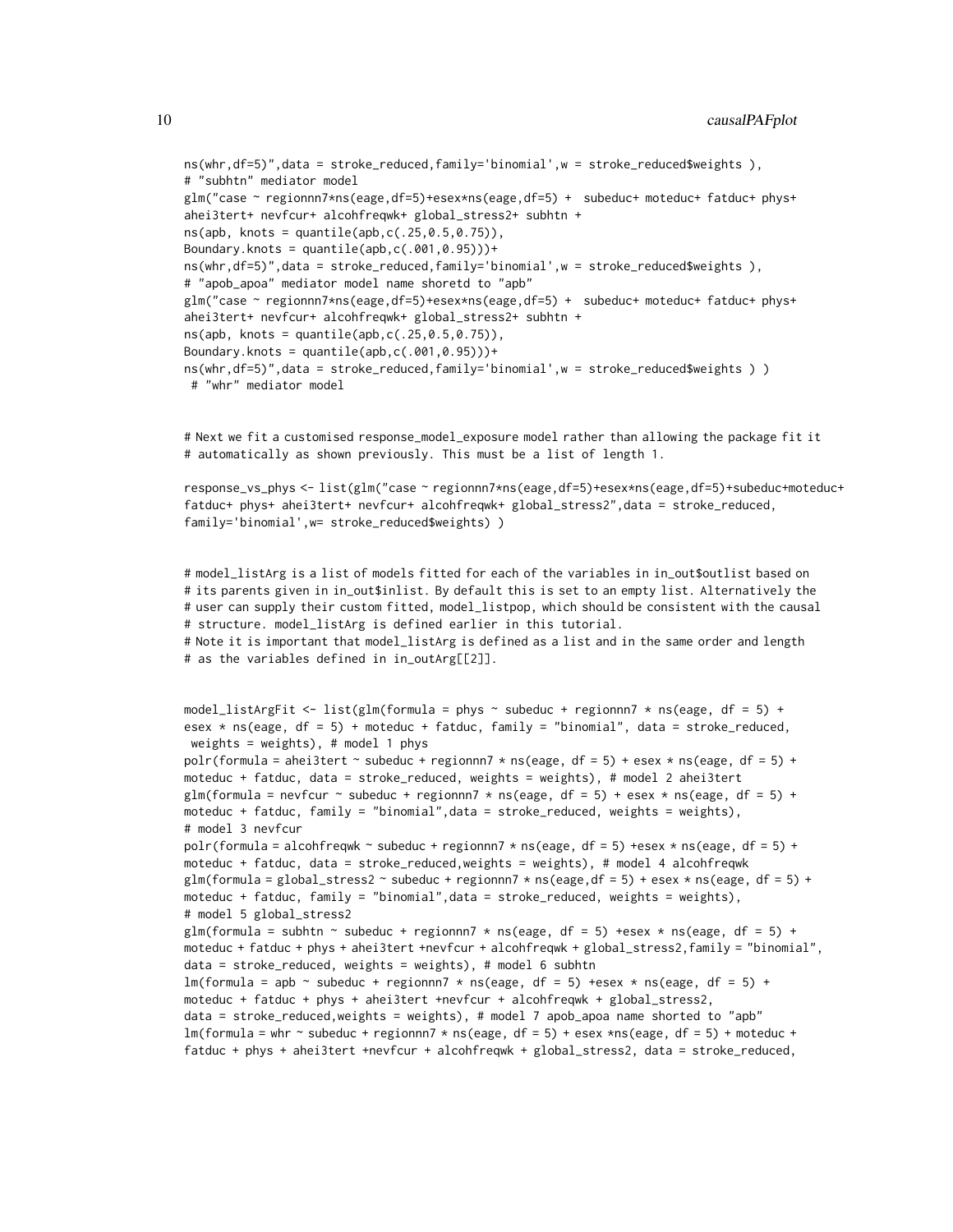```
weights = weights), # model 8 whr
glm(formula = cardiacrfcat \sim subeduc + regionnn7 \star ns(eage, df = 5) +esex \star ns(eage, df = 5) +
moteduc + fatduc + phys + ahei3tert +nevfcur + alcohfreqwk + global_stress2 +
ns(app, knots = quantile(app, c(0.25, 0.5, 0.75)),Boundary.knots = quantile(apb,c(0.001, 0.95))) + ns(whr, df = 5) + subhtn,
family = "binomial",data = stroke_reduced, weights = weights), # model 9 cardiacrfcat
glm(formula = dmhba1c2 \sim subeduc + regionnn7 \star ns(eage, df = 5) +esex \star ns(eage, df = 5) +
moteduc + fatduc + phys + ahei3tert +nevfcur + alcohfreqwk + global_stress2 +
ns(app, knots = quantile(app, c(0.25, 0.5, 0.75)),Boundary.knots = quantile(apb,c(0.001, 0.95))) + ns(whr, df = 5) + subhtn,family = "binomial",data = stroke_reduced, weights = weights), # model 10 dmhba1c2
glm(formula = case ~ subeduc + regionnn7 * ns(eage, df = 5) +esex * ns(eage, df = 5) + moteduc +
fatduc + phys + ahei3tert +nevfcur + alcohfreqwk + global_stress2 +
ns(app, knots = quantile(app, c(0.25, 0.5, 0.75)),Boundary.knots = quantile(apb,c(0.001, 0.95))) + ns(whr, df = 5) + subhtn +
cardiacrfcat +dmhba1c2, family = "binomial", data = stroke_reduced, weights = weights)
# model 11 case
)
# For greater accuracy a larger number of bootstraps (e.g. 200) and larger number of simulations
# (e.g. 1000) should be run. However, this will increase the run time greatly.
        causalPAFplot(dataframe = stroke_reduced,
                      exposure="phys",
                      mediator=c("subhtn","apb","whr"),
                      response="case",
                      response_model_mediators = response_vs_mediator,
                      response_model_exposure = response_vs_phys,
                      in_outArg = in_out,
                      Splines_outlist = Splines_outlist,
                      splinesDefinedIn_in_outDAG = TRUE,
                      model_listArg = model_listArgFit,
                      weights = w,
                      NumBootstrap = 2,
                      NumSimulation = 2,
```
checkMarkovDAG *Checks if the causal DAG satisfies the Markov condition*

#### Description

The functions checks if the Markov condition holds for the Directed Acyclic Graph (DAG) defined. Sometimes called the Markov assumption, is an assumption made in Bayesian probability theory, that every node in a Bayesian network is conditionally independent of its nondescendants, given its parents. In other words, it is assumed that a node has no bearing on nodes which do not descend

plot = "bar", fill= "skyblue", colour ="orange" )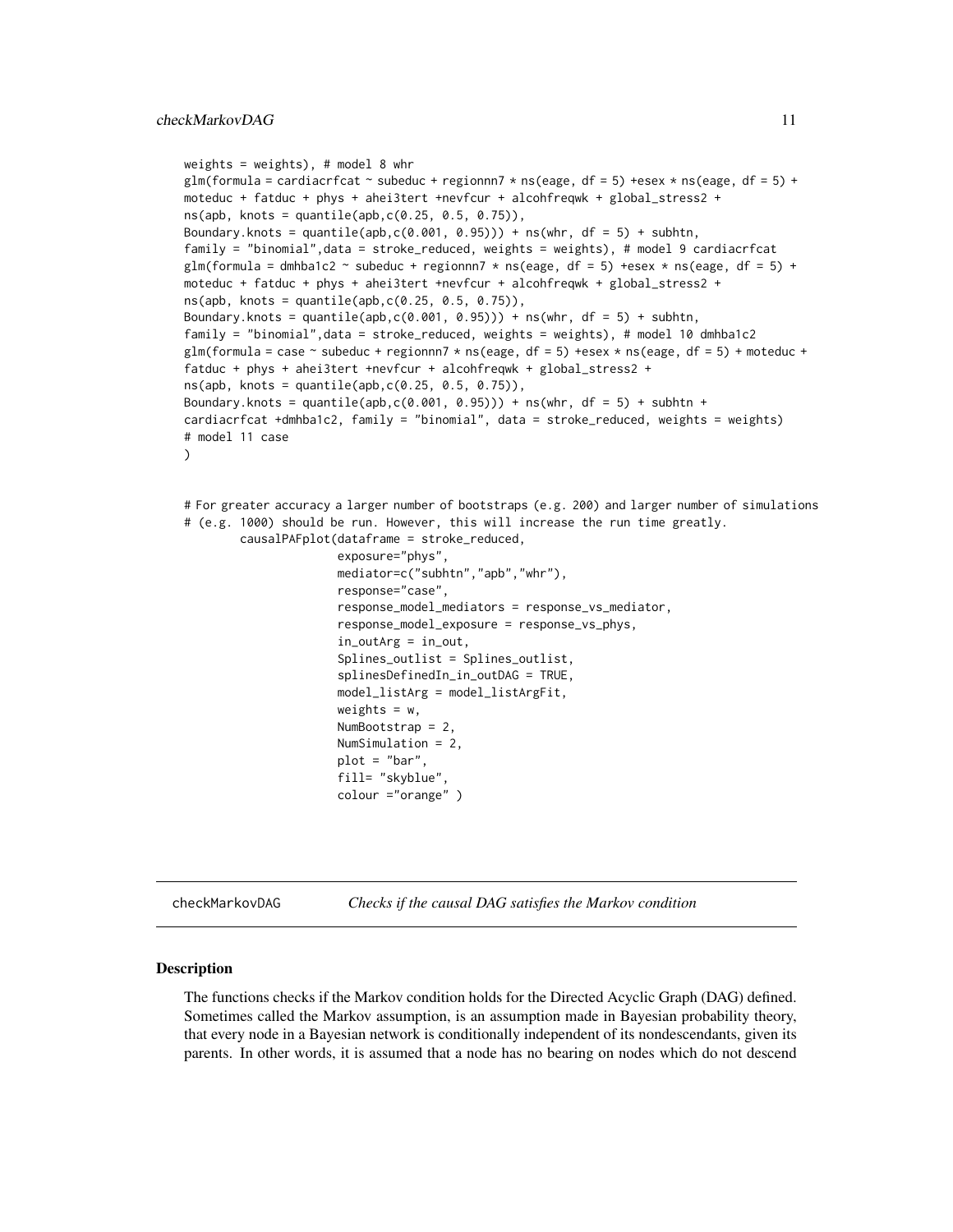from it. This is equivalent to stating that a node is conditionally independent of the entire network, given its Markov blanket. The related Causal Markov condition states that, conditional on the set of all its direct causes, a node is independent of all variables which are not direct causes or direct effects of that node.

#### Usage

```
checkMarkovDAG(in_out)
```
#### Arguments

in\_out A list of length 2. The first list contains a list of character vectors of the parents of the exposure or risk factor or outcome which are either causes or confounders of the exposure or risk factor or outcome. The second list contains a list of a single name of exposure or risk factor or outcome in form of characters. See tutorial examples for examples.

#### Value

| IsMarkovDAG | Returns a logical TRUE or FALSE whether it is a Markov DAG provided in_out<br>is input as described in the documentation.                                                                                                                                                                                                                                                                                                  |
|-------------|----------------------------------------------------------------------------------------------------------------------------------------------------------------------------------------------------------------------------------------------------------------------------------------------------------------------------------------------------------------------------------------------------------------------------|
| in_out      | The in_out list supplied in the function is returns the same of the input if Is-<br>MarkovDAG is returned TRUE. If IsMarkovDAG is returned FALSE the order<br>of the in_out list is updated such that all parent variables come before ancestors<br>in both $i$ _out[[1]] and $in$ _out[[2]]. This corrects any error where variables from<br>a given Markov Bayesian DAG are input to the package in the incorrect order. |
| Reordered   | Reordered is FALSE if in out is left in the same order as input. Reordered is<br>FALSE if in out has been reordered so that parents of variables could before<br>descendants.                                                                                                                                                                                                                                              |

#### Examples

```
# Loads some data (fictional Stroke data from the package 'causalPAF')
# In this example, we use a small data set called 'strokedata_smallSample' consisting of 5,000
# rows of fictional patient data. For more accurate results, a larger data set is available
# called 'strokedata'which contains 16,623 rows of fictional patient data. The methodology
# applied in the 'causalPAF' package is more accurate the larger the dataset. To use the larger
# 'strokedata' dataset, simply call
# stroke_reduced <- strokedata
stroke_reduced <- strokedata_smallSample
in_phys <- c("subeduc","moteduc","fatduc")
in_ahei <- c("subeduc","moteduc","fatduc")
in_nevfcur <- c("subeduc","moteduc","fatduc")
in_alcohfreqwk <- c("subeduc","moteduc","fatduc")
in_global_stress2 <- c("subeduc","moteduc","fatduc")
in_htnadmbp <- c("subeduc","moteduc","fatduc","phys","ahei3tert","nevfcur","alcohfreqwk",
                 "global_stress2")
in_apob_apoatert <- c("subeduc","moteduc","fatduc","phys","ahei3tert","nevfcur","alcohfreqwk",
                      "global_stress2")
```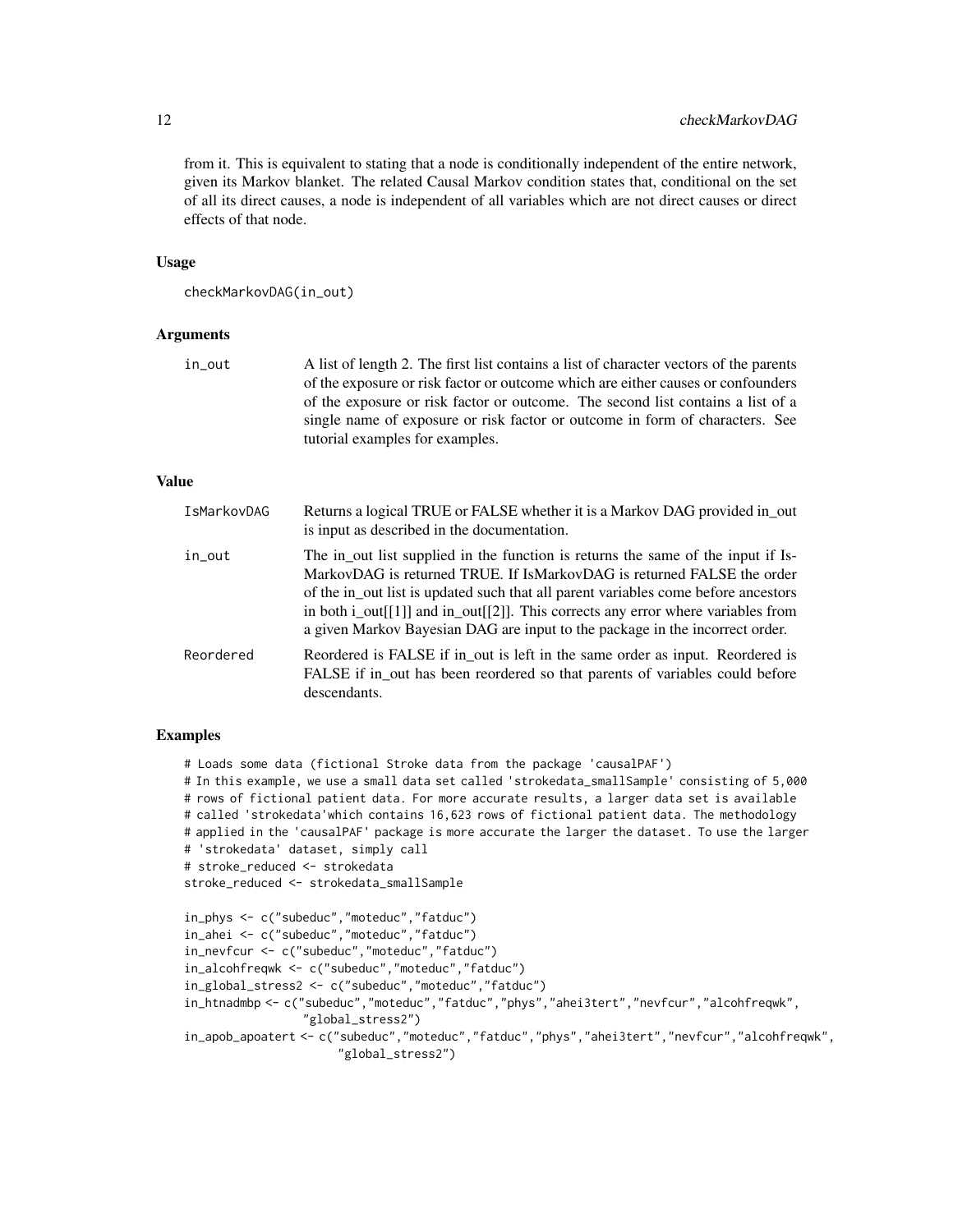#### <span id="page-12-0"></span>pointEstimate 13

```
in_whrs2tert <- c("subeduc","moteduc","fatduc","phys","ahei3tert","nevfcur","alcohfreqwk",
                  "global_stress2")
in_cardiacrfcat <- c("subeduc","moteduc","fatduc","phys","ahei3tert","nevfcur","alcohfreqwk",
                     "global_stress2", "apob_apoatert","whrs2tert","htnadmbp")
in_dmhba1c2 <- c("subeduc","moteduc","fatduc","phys","ahei3tert","nevfcur","alcohfreqwk",
                  "global_stress2", "apob_apoatert","whrs2tert","htnadmbp")
in_case <- c("subeduc","moteduc","fatduc","phys","ahei3tert","nevfcur","alcohfreqwk",
"global_stress2", "apob_apoatert","whrs2tert","htnadmbp","cardiacrfcat","dmhba1c2")
in_out <- list(inlist=list(in_phys,in_ahei,in_nevfcur,in_alcohfreqwk,in_global_stress2,
               in_htnadmbp, in_apob_apoatert,in_whrs2tert,in_cardiacrfcat,
               in_dmhba1c2,in_case),
               outlist=c("phys","ahei3tert","nevfcur","alcohfreqwk","global_stress2",
                         "htnadmbp","apob_apoatert", "whrs2tert","cardiacrfcat",
                         "dmhba1c2","case"))
if(checkMarkovDAG(in_out)$IsMarkovDAG & !checkMarkovDAG(in_out)$Reordered){
 print("Your in_out DAG is a Markov DAG.")
} else if( checkMarkovDAG(in_out)$IsMarkovDAG & checkMarkovDAG(in_out)$Reordered ) {
 in_out <- checkMarkovDAG(in_out)[[2]]
 print("Your in_out DAG is a Markov DAG.The checkMarkovDAG function has reordered your
         in_out list so that all parent variables come before descendants.")
} else{ print("Your ``in_out'' list is not a Bayesian Markov DAG so the methods in the
               'causalPAF' package cannot be applied for non-Markov DAGs.")}
```

| pointEstimate | Evaluates Point Estimates for Total PAF, Direct PAF, Indirect PAF and |
|---------------|-----------------------------------------------------------------------|
|               | Path Specific PAF for a user inputted number of integral simulations. |
|               | There is no bootstrap applied in this function.                       |

#### **Description**

Evaluates Total PAF, Direct PAF, Indirect PAF and Path Specific PAF for a user inputted number of bootstraps and integral simulations

#### Usage

```
pointEstimate(
  dataframe,
  exposure = "phys",mediator = c("subhtn", "apob_apoa", "whr"),
  response = "case",
  response_model_mediators = list(),
  response_model_exposure = list(),
  in_outArg,
  Splines_outlist,
```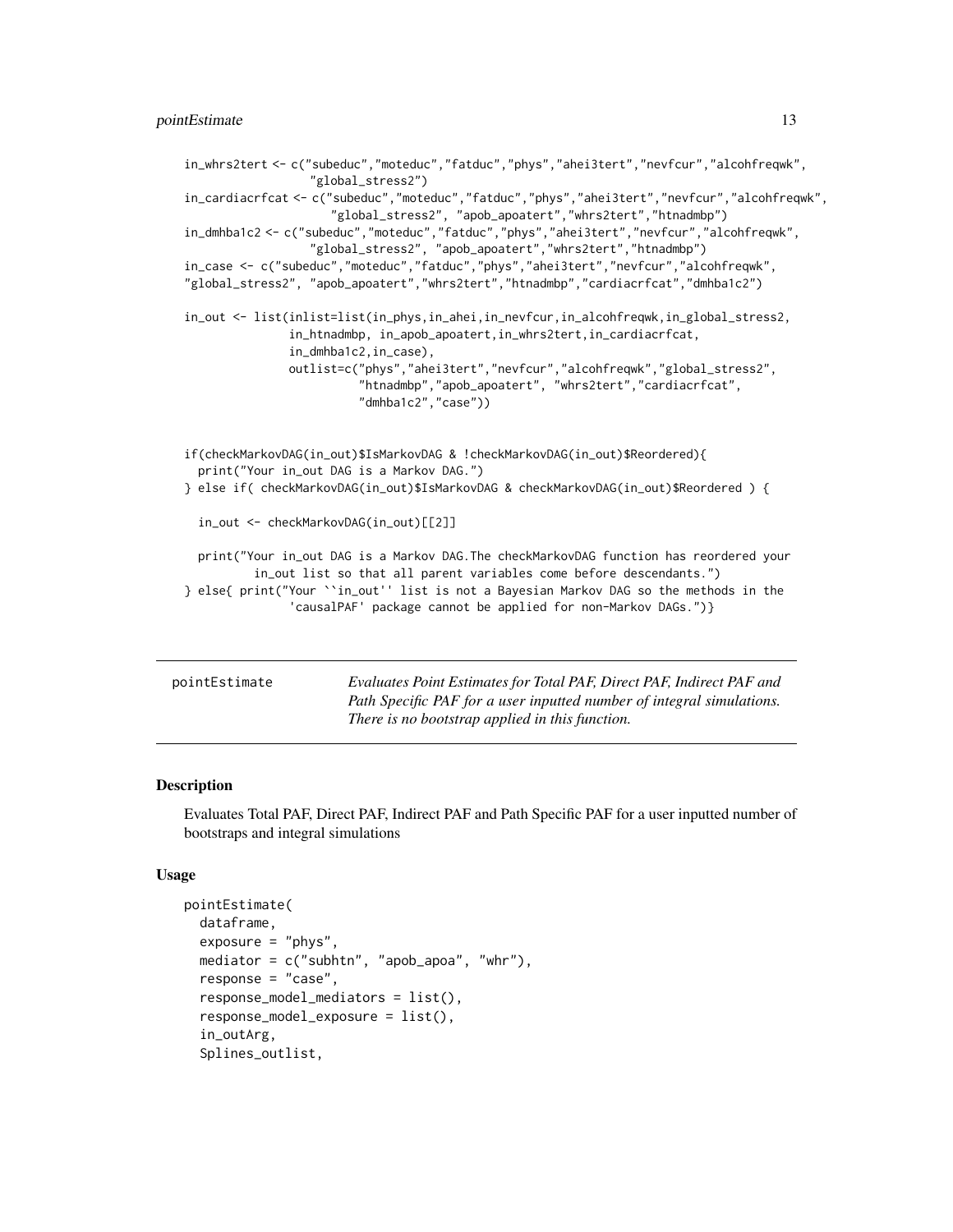```
splinesDefinedIn_in_outDAG,
model_listArg,
weights = 1,
NumSimulation,
addCustom = FALSE,
custom = "
```
)

#### Arguments

| dataframe                | A wide format dataframe containing all the risk factors, confounders, exposures<br>and outcomes within the causal DAG Bayesian network.                                                                                                                                                                                                                                                                                                                                                                                                                                                                                                                                                                                                                                                                                                                                                                                                                                                                                                                                                  |
|--------------------------|------------------------------------------------------------------------------------------------------------------------------------------------------------------------------------------------------------------------------------------------------------------------------------------------------------------------------------------------------------------------------------------------------------------------------------------------------------------------------------------------------------------------------------------------------------------------------------------------------------------------------------------------------------------------------------------------------------------------------------------------------------------------------------------------------------------------------------------------------------------------------------------------------------------------------------------------------------------------------------------------------------------------------------------------------------------------------------------|
| exposure                 | The name of the exposure column variable within dataframe in text format e.g.<br>"phys".                                                                                                                                                                                                                                                                                                                                                                                                                                                                                                                                                                                                                                                                                                                                                                                                                                                                                                                                                                                                 |
| mediator                 | The name of the mediator column variables within dataframe in text format.<br>There can be more than one mediator of interest. It can be a vector of mediators<br>names within the dataframe e.g. c("subhtn","apob_apoa","whr").                                                                                                                                                                                                                                                                                                                                                                                                                                                                                                                                                                                                                                                                                                                                                                                                                                                         |
| response                 | The name of the response column variable within dataframe in text format e.g.<br>"case". The cases should be coded as 1 and the controls as 0.                                                                                                                                                                                                                                                                                                                                                                                                                                                                                                                                                                                                                                                                                                                                                                                                                                                                                                                                           |
| response_model_mediators |                                                                                                                                                                                                                                                                                                                                                                                                                                                                                                                                                                                                                                                                                                                                                                                                                                                                                                                                                                                                                                                                                          |
|                          | A regression model fitted for the response in a causal Bayesian network exclud-<br>ing "children" of the mediators in the causal Bayesian network. See example in<br>tutorial. This model can be listed either as (1) an empty list (response_model_mediators<br>$=$ list()) or (2) the user can specify their own customised causal regression<br>model(s) to use. When it is listed as an empty list the 'causalPAF' package<br>will fit the response_model_mediators regression model automatically based on<br>the causal DAG supplied by the user in in_outArg. Alternatively, the user can<br>specify the exact model(s) that the user wishes to use, these model(s) must be in<br>list format (list() where length(response_model_mediators) == length(mediator)<br>), the same length as the parameter, mediator, with the user customised model<br>for each mediator listed in the same order as in the parameter, mediator, and<br>if there is only one model, it must be listed each time within the list() so that<br>$length(respose_model_mediators) == length(mediator).$ |
| response_model_exposure  |                                                                                                                                                                                                                                                                                                                                                                                                                                                                                                                                                                                                                                                                                                                                                                                                                                                                                                                                                                                                                                                                                          |
|                          |                                                                                                                                                                                                                                                                                                                                                                                                                                                                                                                                                                                                                                                                                                                                                                                                                                                                                                                                                                                                                                                                                          |

A regression model fitted for the response in a causal Bayesian network excluding "children" of the exposure in the causal Bayesian network. This regression model will not adjust for mediators (exclude mediators) of the exposure in the regression model so that the total effect of the exposure on the response can be modelled. This model can be listed either as (1) an empty list ( response\_model\_exposure = list() ) or (2) the user can specify their own customised causal regression model to use. If specified as an empty list, list(), then the 'causalPAF' package will define and fit the model automatically based on the causal DAG defined by the in\_outArg parameter. Alternatively, the user can specify the exact model that the user wishes to use, this model must be in list format (list() where length(response\_model\_exposure)  $== 1$ ), of length 1, assuming only one exposure of interest (other exposures can be risk factors) and the model must be defined within a list() since the package assumes a list() format is supplied. See example in tutorial. E.G. If physical exercise ("exer") in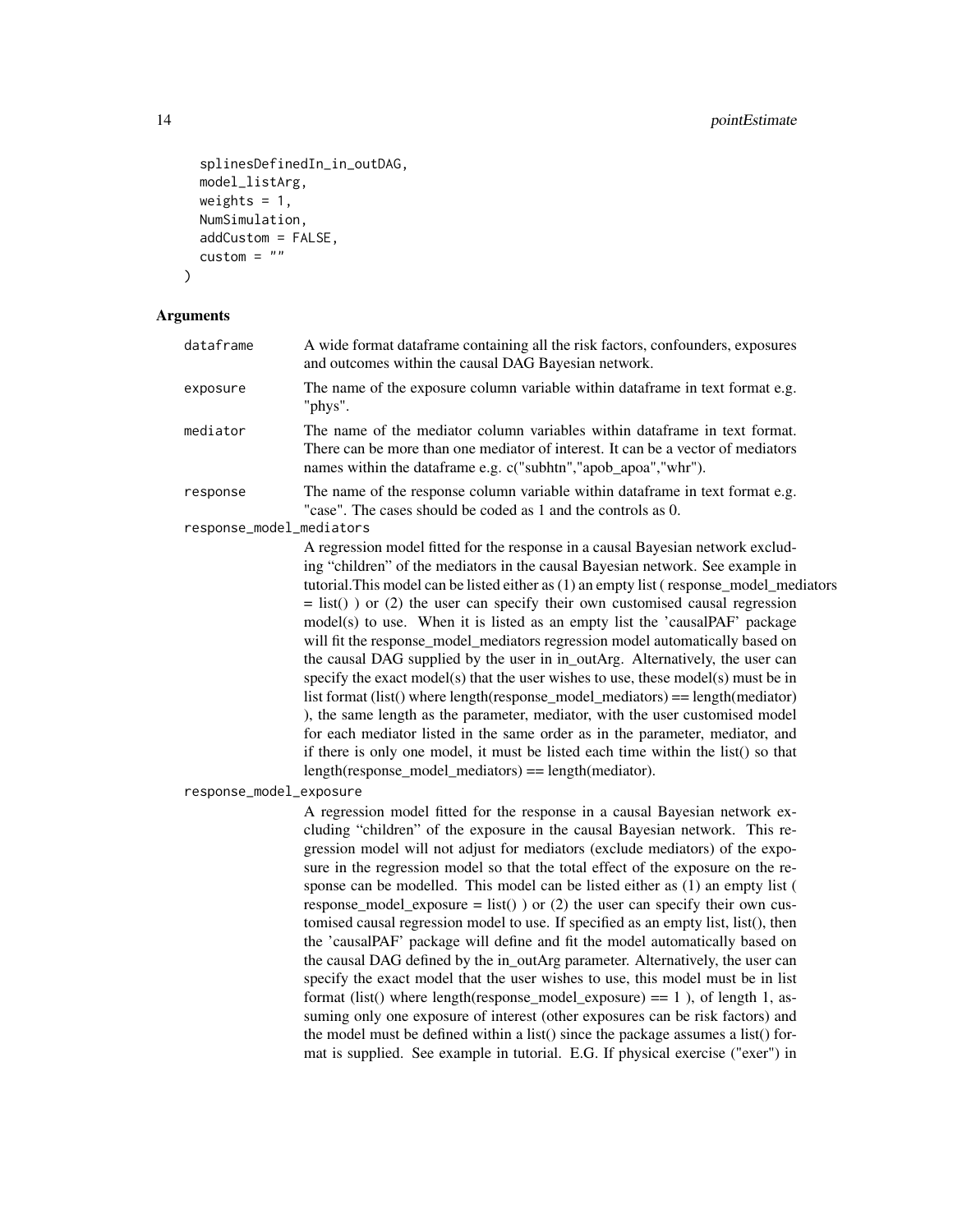the example given in the diagram is the exposure. Then the regression would include all parents of "exer" (i.e. sex, region, educ, age) as well as risk factors at the same level of the causal Bayesian network (i.e. stress, smoke, diet, alcoh).

in\_outArg This defines the causal directed acyclic graph (DAG). A list of length 2. It is defined as a two dimensional list consisting of, firstly, the first list, inlist, i.e. a list of the parents of each variable of interest corresponding to its column name in the data. Splines can be included here if they are to be modelled as splines. Secondly, the second list, outlist, contains a list of a single name of exposure or risk factor or outcome in form of characters i.e. a list of each variable of interest (risk factors, exposures and outcome) corresponding to its column name in the data. Splines should not be input here, only the column names of the variables of interest in the data. The order at which variables are defined must satisfy (i) It is important that variables are defined in the same order in both lists e.g. the first risk factor defined in outlist has its parents listed first in inlist, the second risk factor defined in outlist has its parents listed secondly in inlist and so on. The package assumes this ordering and will not work if this order is violated. (ii) Note it is important also that the order at which the variables are defined is such that all parents of that variable are defined before it. See example in tutorial.

Splines\_outlist

A list defined of same size and order of variables as defined in in\_outArg[[2]]. If splines are to be used for variables listed in in\_outArg[[2]], then the splines should be defined in Splines\_outlist in the same order as variables appear in in\_outArg[[2]]. It is necessary to list variables in Splines\_outlist the same as in in\_outArg[[2]] without splines if no spline is to be applied. It should not be input as an empty list, list(), if no splines. A warning will show if input as an empty list requiring the user to populate Splines\_outlist either the same as in\_outArg[[2]] (if no splines) or in the same order as in\_outArg[[2]] with splines (if splines). See example in tutorial.

splinesDefinedIn\_in\_outDAG

Logical TRUE or FALSE indicating whether the user has defined splines in the causal DAG, in\_out, if TRUE. If FALSE and splines are defined in Splines\_outlist\_Var, then it is necessary for the package to populate the in\_out DAG with splines listed in Splines\_outlist\_Var.

- model\_listArg is a list of models fitted for each of the variables in in\_outArg[[2]] (or in\_outArg\\$outlist ) based on its parents given in in\_outArg[[1]] ( or in\_out\\$inlist ). By default this is set to an empty list. In the default setting, the models are fitted automatically by the 'causalPAF' package based on the order of the variables input in the parameter in\_outArg. See the tutorial for more examples. Alternatively, the user can supply their own fitted models here by populating "model\_listArg" with their own fitted models for each risk factor, mediator, exposure and response variable. But the order of these models must be in the same order of the variables in the second list of in outArg ( in outArg [[2]] ) and these models be defined within a list, list(), of the same length as in\_outArg[[2]]. See tutorial for further examples.
- weights Column of weights for case control matching listed in the same order as the patients in the data e.g. weights = strokedata\$weights.

NumSimulation This is the number of simulations requested by the user to estimate integrals. The larger the number of simulations the more accurate the results but the longer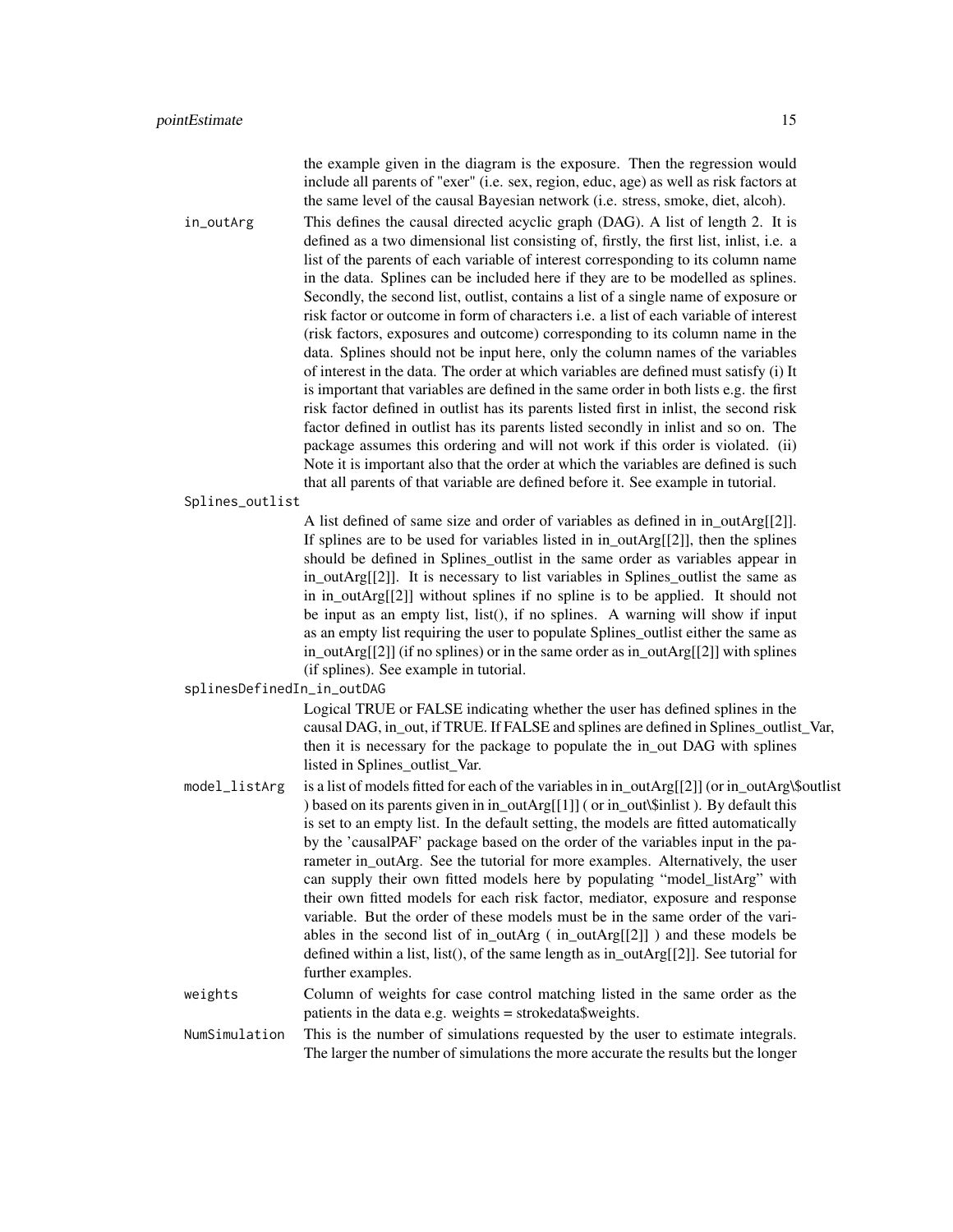|           | the code takes to run. Therefore the user may wish to balance speed with accu-<br>racy depending on which is of more value in the specific context of interest. The<br>integrals for continuous variables are estimated using simulation methods. |
|-----------|---------------------------------------------------------------------------------------------------------------------------------------------------------------------------------------------------------------------------------------------------|
| addCustom | Logical TRUE or FALSE indicating whether a customised interaction term is to<br>be added to the each regression. The interaction term can include splines.                                                                                        |
| custom    | text containing the customised interaction term to be added to each regression.<br>The text should be enclosed in inverted commas. Splines can be included within<br>the interaction terms. See tutorial for examples.                            |

#### Value

Estimates point estimates for 5 results that are:(1)Total Population Attributable Fraction (PAF),(2)Direct Effect Population Attributable Fraction (PAF) using alternative definition, (3)Indirect Effect Population Attributable Fraction (PAF) using alternative definition, (4)Path Specific Population Attributable Fraction (PAF), (5)Overall Direct Population Attributable Fraction (PAF)

#### Examples

```
# Loads some data (fictional Stroke data from the package 'causalPAF')
# In this example, we use a small data set called 'strokedata_smallSample' consisting of 5,000
# rows of fictional patient data. For more accurate results, a larger data set is available
# called 'strokedata'which contains 16,623 rows of fictional patient data. The methodology
# applied in the 'causalPAF' package is more accurate the larger the dataset. To use the larger
# 'strokedata' dataset, simply call
# stroke_reduced <- strokedata
stroke_reduced <- strokedata_smallSample
# Just shortening the name of a variable, "apob_apoa", to "apb" so the R code
# in document example is not truncated.
stroke_reduced$apb <- stroke_reduced$apob_apoa
# The data should contain a column of weights for case control matching.
# strokedata$weights
# Weigths are not needed for cohort/cross sectional designs.
# The data should have reference levels of all risk factors already set.
# This can be done as follows but has already been applied to the data so is not run here:
# levels(stroke_reduced$htnadmbp) <- c(0, 1)
# stroke_reduced$subhtn <- factor(stroke_reduced$subhtn,levels=c(1, 2))
# levels(stroke_reduced$nevfcur) <- c(1, 2)
# stroke_reduced$global_stress2 <- factor(stroke_reduced$global_stress2,levels=c(1,2))
# levels(stroke_reduced$whrs2tert) <- c(1, 2, 3)
# levels(stroke_reduced$phys) <- c(2, 1)
# levels(stroke_reduced$alcohfreqwk) <- c(1, 2, 3)
# stroke_reduced$dmhba1c2 <- factor(stroke_reduced$dmhba1c2,levels=c(1,2))
# stroke_reduced$cardiacrfcat <- factor(stroke_reduced$cardiacrfcat,levels=c(1,2))
# levels(stroke_reduced$ahei3tert) <- c(3,2,1)
# levels(stroke_reduced$apob_apoatert) <- c(1,2,3)
```
# The 'causalPAF' package assumes the data is either complete case data or that missing data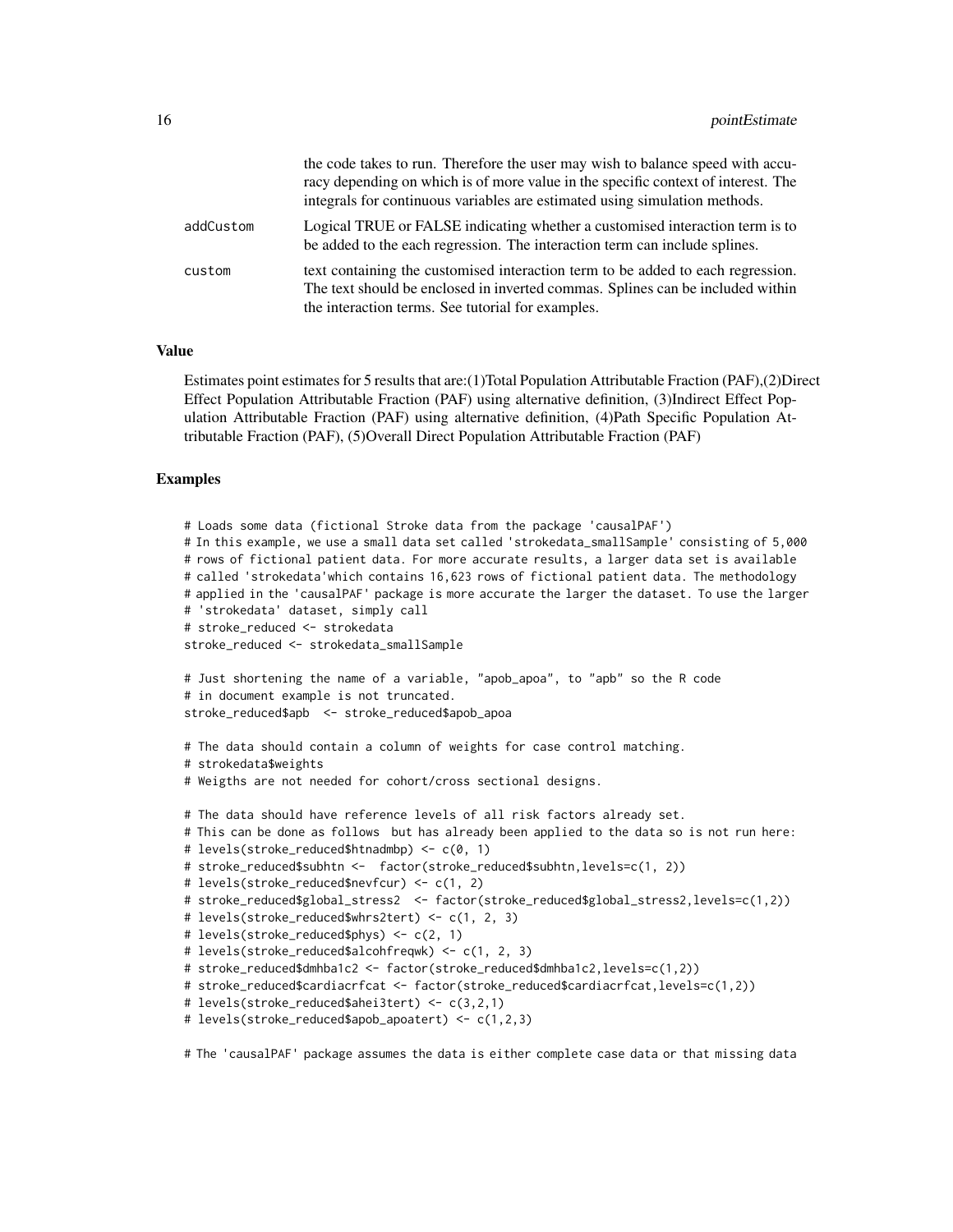#### pointEstimate 17

# analysis has already been performed.

# Next, define the causal structure or directed acyclic graph (DAG) of the causal Bayesian # network defined by the data. We list the parents of each exposure or risk factor or outcome # in a vector as follows:

# Note it is important that the order at which the variables are defined is such that all # parents of that variable are defined before it. Please refer to the figure of the causal # Bayesian network (with both direct and indirect effects) defined earlier as an example of this # order.

```
in_phys <- c("subeduc","moteduc","fatduc")
in_ahei <- c("subeduc","moteduc","fatduc")
in_nevfcur <- c("subeduc","moteduc","fatduc")
in_alcohfreqwk <- c("subeduc","moteduc","fatduc")
in_global_stress2 <- c("subeduc","moteduc","fatduc")
in_subhtn <- c("subeduc","moteduc","fatduc","phys","ahei3tert","nevfcur","alcohfreqwk",
               "global_stress2")
in_apob_apoa <- c("subeduc","moteduc","fatduc","phys","ahei3tert","nevfcur","alcohfreqwk",
                  "global_stress2")
in_whr <- c("subeduc","moteduc","fatduc","phys","ahei3tert","nevfcur","alcohfreqwk",
            "global_stress2")
# Note splines can be fitted within the causal structure as shown below especially if splines
# are to be used in the fitted models.
# It is important that splines of parent variables are "typed" or "spelt" consistently
# (including spaces) throughout as 'causalPAF' can fit models automatically provided variables are
# spelt consistently. Also if a parent variable is a spline it should be defined in spline
# format in all occurences of the parent variable.
in_cardiacrfcat <- c("subeduc","moteduc","fatduc","phys","ahei3tert","nevfcur","alcohfreqwk",
                     "global_stress2",
"ns(apb,knots=quantile(apb,c(.25,.5,.75)),Boundary.knots=quantile(apb,c(.001,.95)))",
"ns(whr,df=5)","subhtn")
in_dmhba1c2 <- c("subeduc","moteduc","fatduc","phys","ahei3tert","nevfcur","alcohfreqwk",
                 "global_stress2",
"ns(apb,knots=quantile(apb,c(.25,.5,.75)),Boundary.knots=quantile(apb,c(.001,.95)))",
"ns(whr,df=5)","subhtn")
in_case <- c("subeduc","moteduc","fatduc","phys","ahei3tert","nevfcur","alcohfreqwk",
             "global_stress2",
"ns(apb,knots=quantile(apb,c(.25,.5,.75)),Boundary.knots=quantile(apb,c(.001,.95)))",
"ns(whr,df=5)","subhtn","cardiacrfcat","dmhba1c2")
# Then we define a two dimensional list consisting of
# 1. inlist i.e. a list of the parents of each variable of interest corresponding to its column
# name in the data. Splines should be included here if they are to be modelled as splines.
# 2. outlist i.e. a list of each variable of interest corresponding to its column name in the
# data. Splines should not be input here, only the column names of the variables of interest in
# the data.
# Again the order is such that each variable is defined after all its parents.
in_out <- list(inlist=list(in_phys,in_ahei,in_nevfcur,in_alcohfreqwk,in_global_stress2,
```
in\_subhtn,in\_apob\_apoa,in\_whr,in\_cardiacrfcat,in\_dmhba1c2,in\_case), outlist=c("phys","ahei3tert","nevfcur","alcohfreqwk","global\_stress2","subhtn",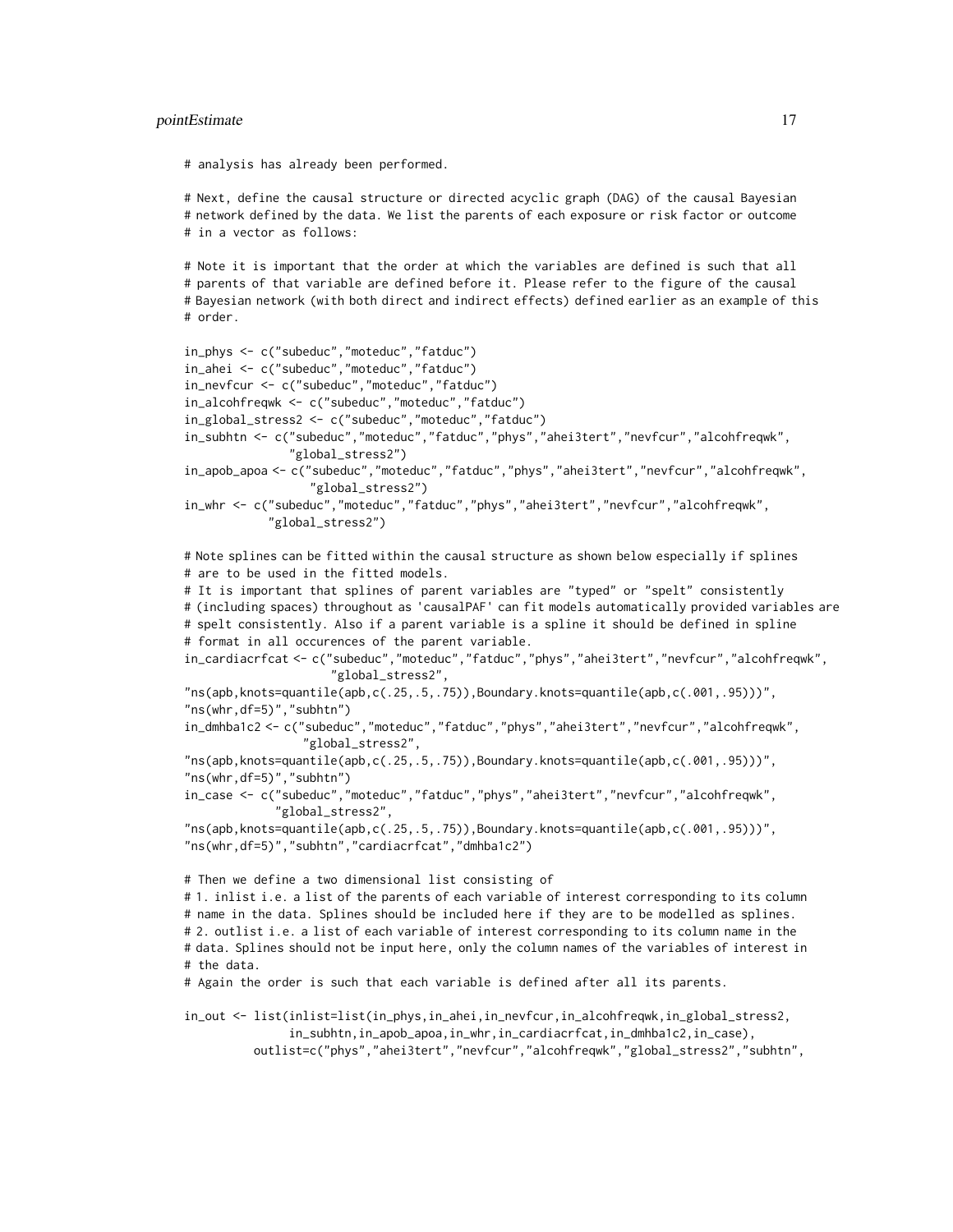"apb","whr","cardiacrfcat","dmhba1c2","case"))

# If splines are to be used for variables listed in in\_out\$outlist, then the splines should be # defined in the same order as variables appear in in\_out\$outlist as follows. It is necessary to # list variables in in\_out\$outlist without splines if no spline is to be applied. # It is important that Splines\_outlist is defined in the following format # list(c("splinename1","splinename2","splinename3")) for the package to be applied correctly. # And Splines\_outlist should not be an empty list(). If there are no splines it should be # defined the same as in\_out[[2]] and in the same order as variables defined in\_out[[2]]. Splines\_outlist = list( c("phys","ahei3tert","nevfcur","alcohfreqwk","global\_stress2","subhtn", "ns(apb,knots=quantile(apb,c(.25,.5,.75)),Boundary.knots=quantile(apb,c(.001,.95)))", "ns(whr,df=5)","cardiacrfcat","dmhba1c2","case") )

# To fit these models to case control data, one needs to perform weighted maximum-likelihood # estimation to imitate estimation using a random sample from the population. We chose weights # of 0.0035 (for each case) and 0.9965 (for each control), reflective of a yearly incidence of # first ischemic stroke of 0.35%, or 3.5 strokes per 1,000 individuals. These weights were # chosen according to average incidences across country, age, group and gender within # INTERSTROKE according to the global burden of disease. w <- rep(1,nrow(stroke\_reduced))

w[stroke\_reduced\$case==0] <- 0.9965 w[stroke\_reduced\$case==1] <- 0.0035

# It is important to assign stroke\_reduced\$weights to the updated weights defined in w. # Otherwise if stroke\_reduced\$weights <- w is not set, the alternative weights supplied in the # fictional data will be used. In this case, we want to use weigths as defined in w. stroke\_reduced\$weights <- w

#The checkMarkovDAG() function in the 'causalPAF' package should be used before running # causalPAFplot() to ensure:

#1. The causal Markov condition holds for the causal structure defined in the variable in\_out. #2. The variables in in\_out are listed in the order so that no variable is defined before a # parent or direct cause. Note: if this order does not hold, checkMarkovDAG() will automatically # reorder the variables in, in\_out, provided it is a Markov DAG.

#The causal analysis requires that the causal structure is a Markov DAG. The Causal Markov (CM) # condition states that, conditional on the set of all its direct causes, a node is independent # of all variables which are not direct causes or direct effects of that node. In the event that # the structure of a Bayesian network accurately depicts causality, the two conditions are # equivalent. However, a network may accurately embody the Markov condition without depicting # causality, in which case it should not be assumed to embody the causal Markov condition.

# in\_out is as defined above and input into this code.

if(checkMarkovDAG(in\_out)\$IsMarkovDAG & !checkMarkovDAG(in\_out)\$Reordered){ print("Your in\_out DAG is a Markov DAG.") } else if( checkMarkovDAG(in\_out)\$IsMarkovDAG & checkMarkovDAG(in\_out)\$Reordered ) {

in\_out <- checkMarkovDAG(in\_out)[[2]]

print("Your in\_out DAG is a Markov DAG.The checkMarkovDAG function has reordered your in\_out list so that all parent variables come before descendants.") } else{ print("Your ``in\_out'' list is not a Bayesian Markov DAG so the methods in the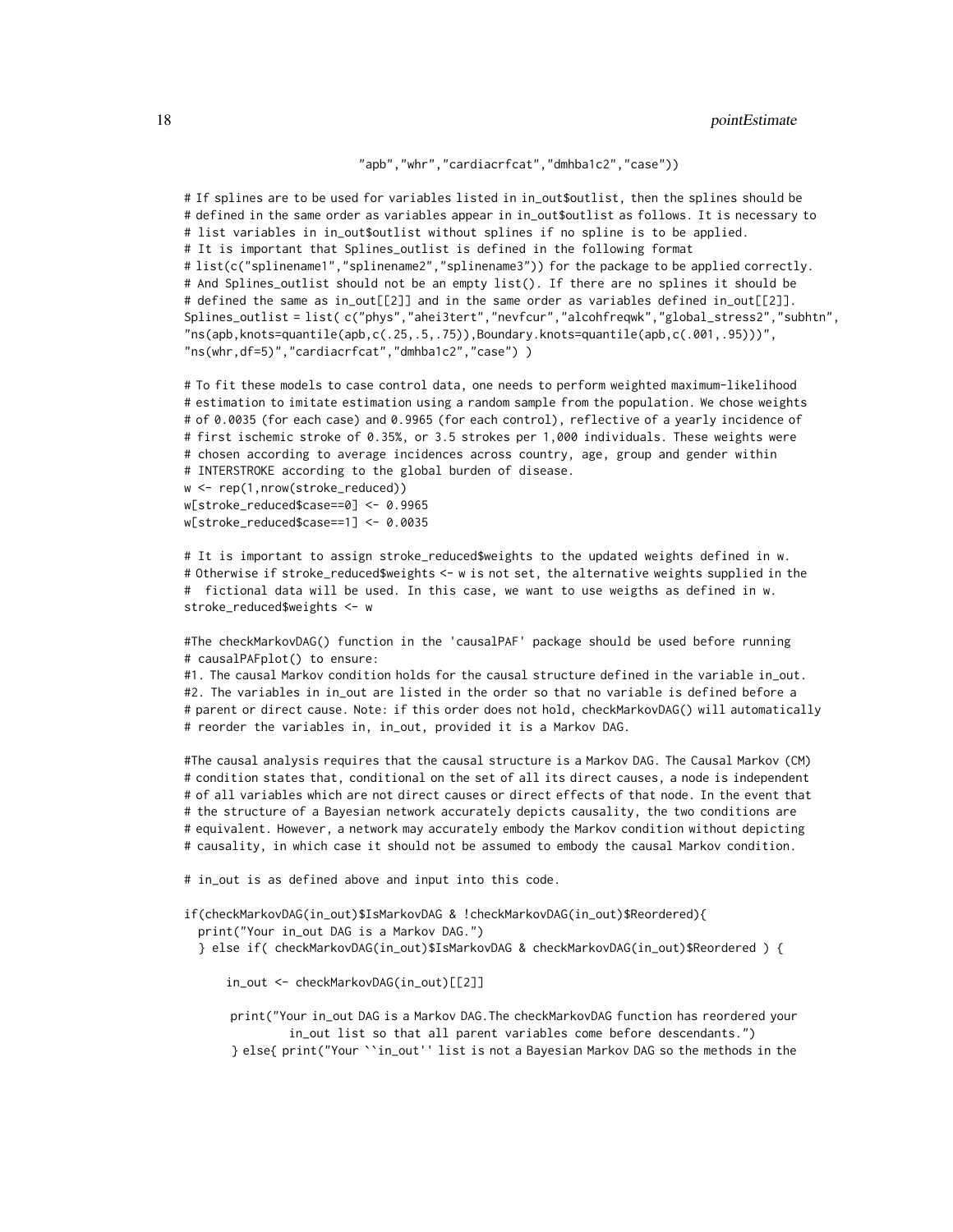'causalPAF' package cannot be applied for non-Markov DAGs.")}

# The pointEstimate() function evaluates Point Estimates for Total PAF, Direct PAF, Indirect PAF # and Path Specific PAF for a user inputted number of integral simulations. There is no bootstrap # applied in this function.

# Since bootstraps are not applied, the pointEstimate() function will run quicker than the

# alternative causalPAFplot() function which calculates bootstrap estimates which can take # longer to run.

```
pointEstimate(dataframe = stroke_reduced,
              exposure="phys",
              mediator=c("subhtn","apb","whr"),
              response="case",
              response_model_mediators = list(),
              response_model_exposure = list(),
              in_outArg = in_out,
              Splines_outlist = Splines_outlist,
              splinesDefinedIn_in_outDAG = TRUE,
              model\_listArg = list(),weights = w,
              NumSimulation = 3,
              addCustom = TRUE,
              custom = "regionnn7*ns(eage,df=5)+esex*ns(eage,df=5)")
```
# The pointEstimate() function below has response\_model\_mediators, response\_model\_exposure and # model\_listArg pre-fit. This allows the user to apply customised regressions instead of the # default setting above, where the 'causalPAF' R package fitted these regressions automatically # based on the causalDAG defined in in\_outArg.

# Libraries must be loaded if fitting models outside of the 'causalPAF' R package.

library(MASS) library(splines)

# Next we fit the, response\_model\_mediators and response\_model\_exposure, models outside of the # 'causalPAF' package as an input into the package.

# It is important that response\_vs\_mediator is a list and it must be the same length as the # parameter, mediator, i.e. length( response\_vs\_mediator ) == length( mediator). In this # example, mediator=c("subhtn","apb","whr") so length( mediator) is 3, so we create a list # with three models for "subhtn","apb" and "whr" respectively in that order. Note in this # example, the model is the same for each mediator, but it must still be input 3 times within # the list as follows:

```
response_vs_mediator <- list(
glm("case ~ regionnn7*ns(eage,df=5)+esex*ns(eage,df=5) +subeduc+moteduc+ fatduc+ phys+
ahei3tert+ nevfcur+ alcohfreqwk+ global_stress2+ subhtn +
ns(app, knots = quantile(app, c(.25, 0.5, 0.75)),Boundary.knots = quantile(app, c(.001, 0.95)))+
```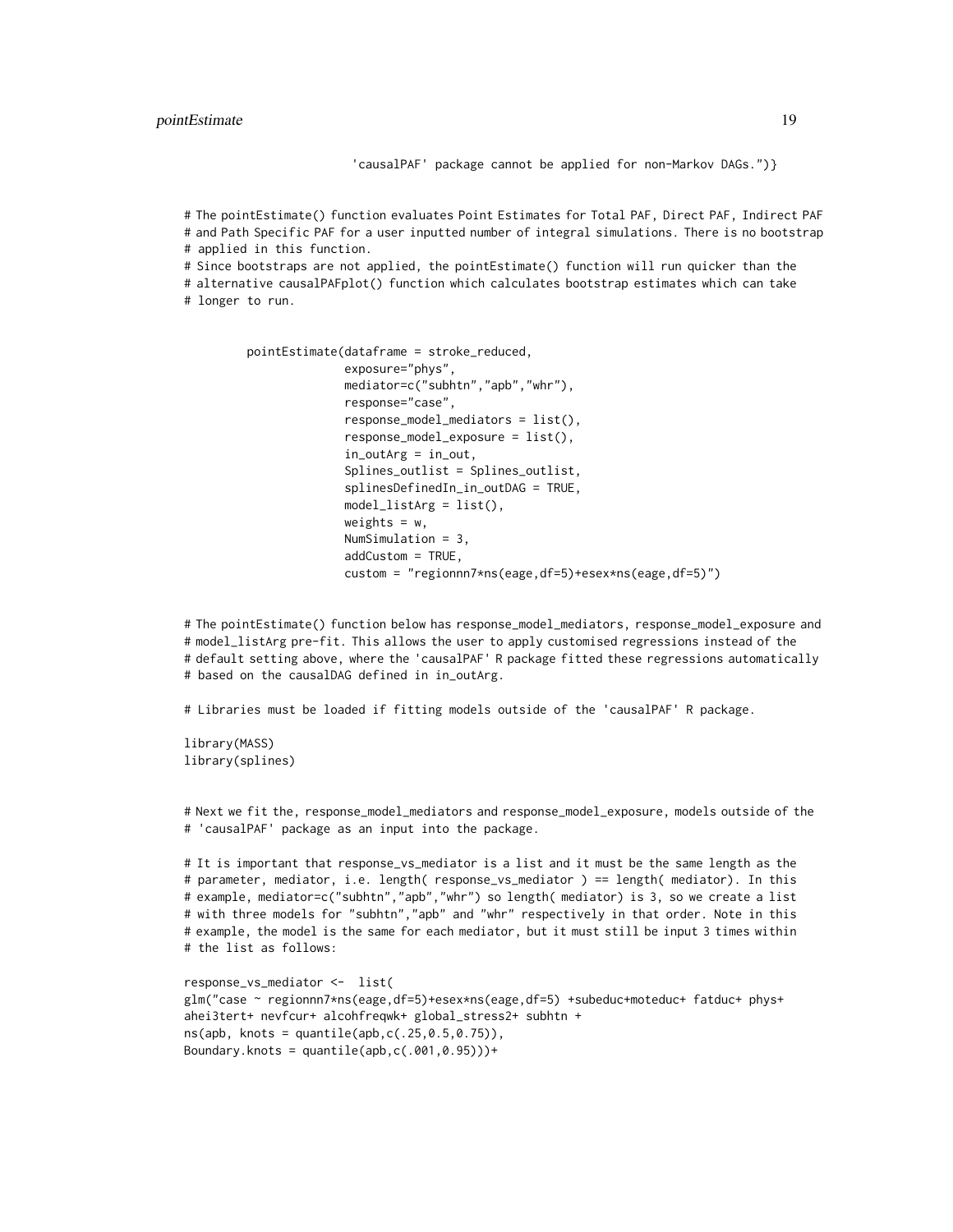```
ns(whr,df=5)",data = stroke_reduced,family='binomial',w = stroke_reduced$weights ),
# "subhtn" mediator model
glm("case ~ regionnn7*ns(eage,df=5)+esex*ns(eage,df=5) + subeduc+ moteduc+ fatduc+ phys+
ahei3tert+ nevfcur+ alcohfreqwk+ global_stress2+ subhtn +
ns(app, knots = quantile(app, c(.25, 0.5, 0.75)),Boundary.knots = quantile(app, c(.001, 0.95)))+
ns(whr,df=5)",data = stroke_reduced,family='binomial',w = stroke_reduced$weights ),
# "apb" mediator model
glm("case ~ regionnn7*ns(eage,df=5)+esex*ns(eage,df=5) + subeduc+ moteduc+ fatduc+ phys+
ahei3tert+ nevfcur+ alcohfreqwk+ global_stress2+ subhtn +
ns(app, knots = quantile(app, c(.25, 0.5, 0.75)),Boundary.knots = quantile(app, c(.001, 0.95)))+
ns(whr,df=5)",data = stroke_reduced,family='binomial',w = stroke_reduced$weights ) )
 # "whr" mediator model
```

```
# Next we fit a customised response_model_exposure model rather than allowing the package fit it
# automatically as shown previously. This must be a list of length 1.
response_vs_phys <- list(glm("case ~ regionnn7*ns(eage,df=5)+esex*ns(eage,df=5)+subeduc+moteduc+
fatduc+ phys+ ahei3tert+ nevfcur+ alcohfreqwk+ global_stress2",data = stroke_reduced,
family='binomial',w= stroke_reduced$weights) )
```

```
# model_listArg is a list of models fitted for each of the variables in in_out$outlist based on
# its parents given in in_out$inlist. By default this is set to an empty list. Alternatively the
# user can supply their custom fitted, model_listpop, which should be consistent with the causal
# structure. model_listArg is defined earlier in this tutorial.
# Note it is important that model_listArg is defined as a list and in the same order and length
```

```
# as the variables defined in in_outArg[[2]].
model_listArgFit <- list(glm(formula = phys \sim subeduc + regionnn7 \star ns(eage, df = 5) +
```

```
esex * ns(eage, df = 5) + moteduc + fatduc, family = "binomial", data = stroke_reduced,
weights = weights), # model 1 phys
polr(formula = ahei3tert \sim subeduc + regionnn7 \star ns(eage, df = 5) + esex \star ns(eage, df = 5) +
moteduc + fatduc, data = stroke_reduced, weights = weights), # model 2 ahei3tert
glm(formula = nevfcur \sim subeduc + regionnn7 * ns(eage, df = 5) + esex * ns(eage, df = 5) +
moteduc + fatduc, family = "binomial",data = stroke_reduced, weights = weights),
# model 3 nevfcur
polr(formula = alcohfreqwk \sim subeduc + regionnn7 \star ns(eage, df = 5) +esex \star ns(eage, df = 5) +
moteduc + fatduc, data = stroke_reduced,weights = weights), # model 4 alcohfreqwk
glm(formula = global\_stress2 \sim subeduc + regionnn7 \times ns(eage, df = 5) + esex \times ns(eage, df = 5) +moteduc + fatduc, family = "binomial",data = stroke_reduced, weights = weights),
# model 5 global_stress2
glm(formula = subhtn \sim subeduc + regionnn7 * ns(eage, df = 5) +esex * ns(eage, df = 5) +
moteduc + fatduc + phys + ahei3tert +nevfcur + alcohfreqwk + global_stress2,family = "binomial",
data = stroke_reduced, weights = weights), # model 6 subhtn
lm(formula = app \sim subeduc + regionnn7 * ns(eage, df = 5) +esex * ns(eage, df = 5) +moteduc + fatduc + phys + ahei3tert +nevfcur + alcohfreqwk + global_stress2,
data = stroke_reduced,weights = weights), # model 7 apob_apoa coded as apb
lm(formula = whr \sim subeduc + regionnn7 * ns(eage, df = 5) + esex *ns(eage, df = 5) + moteduc +fatduc + phys + ahei3tert +nevfcur + alcohfreqwk + global_stress2, data = stroke_reduced,
weights = weights), # model 8 whr
glm(formula = cardiacrfcat \sim subeduc + regionnn7 \star ns(eage, df = 5) +esex \star ns(eage, df = 5) +
moteduc + fatduc + phys + ahei3tert +nevfcur + alcohfreqwk + global_stress2 +
```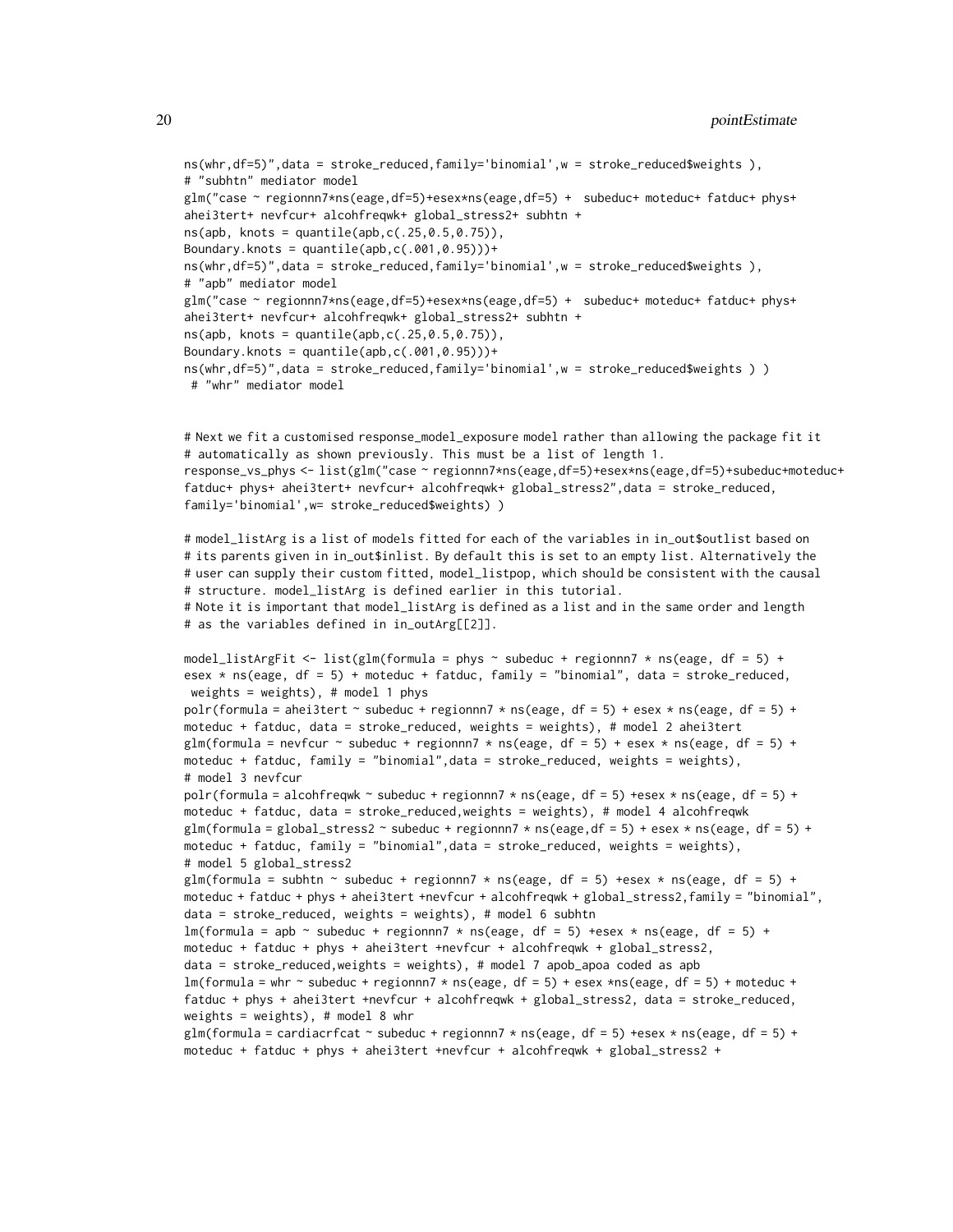```
ns(app, knots = quantile(app, c(0.25, 0.5, 0.75)),Boundary.knots = quantile(apb,c(0.001, 0.95))) + ns(whr, df = 5) + subhtn,
family = "binomial",data = stroke_reduced, weights = weights), # model 9 cardiacrfcat
glm(formula = dmhba1c2 \sim subeduc + regionnn7 \star ns(eage, df = 5) +esex \star ns(eage, df = 5) +
moteduc + fatduc + phys + ahei3tert +nevfcur + alcohfreqwk + global_stress2 +
ns(app, knots = quantile(app, c(0.25, 0.5, 0.75)),Boundary.knots = quantile(apb,c(0.001, 0.95))) + ns(whr, df = 5) + subhtn,
family = "binomial", data = stroke_reduced, weights = weights), # model 10 dmhba1c2
glm(formula = case \sim subeduc + regionnn7 \star ns(eage, df = 5) +esex \star ns(eage, df = 5) + moteduc +
fatduc + phys + ahei3tert +nevfcur + alcohfreqwk + global_stress2 +
ns(app, knots = quantile(app, c(0.25, 0.5, 0.75)),Boundary.knots = quantile(apb,c(0.001, 0.95))) + ns(whr, df = 5) + subhtn +
cardiacrfcat +dmhba1c2, family = "binomial", data = stroke_reduced, weights = weights)
# model 11 case
)
         pointEstimate(dataframe = stroke_reduced,
                       exposure="phys",
                       mediator=c("subhtn","apb","whr"),
                       response="case",
                       response_model_mediators = response_vs_mediator,
                       response_model_exposure = response_vs_phys,
                       in_outArg = in_out,
                       Splines_outlist = Splines_outlist,
                       splinesDefinedIn_in_outDAG = TRUE,
                       model_listArg = model_listArgFit,
                       weights = w,
                       NumSimulation = 3,
                       addCustom = TRUE,
```
custom = "regionnn7\*ns(eage,df=5)+esex\*ns(eage,df=5)")

# See examples from the function causalPAFplot() to see how bootstraps and confidence intervals # can be calculated in addition to the pont estimates calculated from the pointEstimate() # function. The causalPAFplot() function also shows examples of plotting these point estimate # results with confidence intervals.

sequential\_PAF *Sequential Population Attributable Fractions in a Bayesian Network.*

#### Description

'sequential\_PAF' calculates and plots sequential population attributable fractions (PAF) under a Bayesian network structure.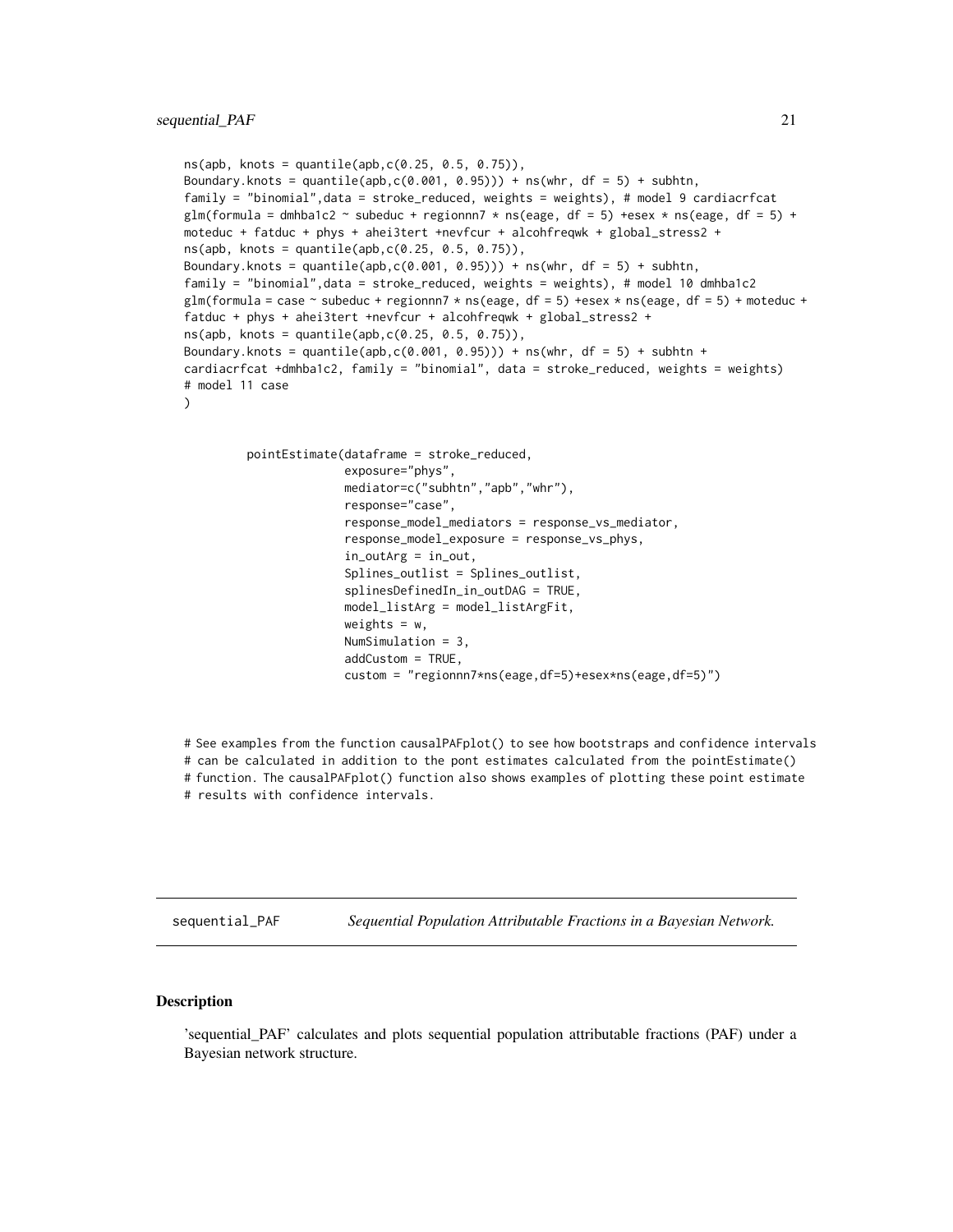#### Usage

```
sequential_PAF(
  dataframe,
  model_list_var,
  weights = 1,
  in_outDAG,
  response,
  NumOrderRiskFactors,
  addCustom = FALSE,
  custom = ""\mathcal{L}
```
#### Arguments

| dataframe                       | A wide format dataframe containing all the risk factors, confounders, exposures<br>and outcomes within the causal DAG Bayesian network.                                                                                                                                                                                                                                                                                                                                                                                                                                                                                                                                                                                                                                                                                                                                                                                                                                                                                                                                                                                                                                                                                                                                                                                                   |
|---------------------------------|-------------------------------------------------------------------------------------------------------------------------------------------------------------------------------------------------------------------------------------------------------------------------------------------------------------------------------------------------------------------------------------------------------------------------------------------------------------------------------------------------------------------------------------------------------------------------------------------------------------------------------------------------------------------------------------------------------------------------------------------------------------------------------------------------------------------------------------------------------------------------------------------------------------------------------------------------------------------------------------------------------------------------------------------------------------------------------------------------------------------------------------------------------------------------------------------------------------------------------------------------------------------------------------------------------------------------------------------|
| model_list_var                  | is a list of models fitted for each of the variables in in_outDAG\$outlist based on<br>its parents given in in_outDAG\$inlist. By default this is set to an empty list. In<br>the default setting, the models are fitted based on the order of the variables input<br>in the parameter in_outArg. See the tutorial for more examples. Alternatively,<br>the user can supply their own fitted models here by populating "model_list_var"<br>with their own fitted models for each risk factor, mediator, exposure and re-<br>sponse variable. But the order of these models must be in the same order of the<br>variables in the second list of in_outDAG. See tutorial for further examples.                                                                                                                                                                                                                                                                                                                                                                                                                                                                                                                                                                                                                                              |
| weights                         | Column of weights for case control matching listed in the same order as the<br>patients in the data e.g. from tutorial weights = strokedata\$weights.                                                                                                                                                                                                                                                                                                                                                                                                                                                                                                                                                                                                                                                                                                                                                                                                                                                                                                                                                                                                                                                                                                                                                                                     |
| in_outDAG                       | This defines the causal directed acyclic graph (DAG). A list of length 2. It is<br>defined as a two dimensional list consisting of, firstly, the first list, inlist, i.e. a<br>list of the parents of each variable of interest corresponding to its column name<br>in the data. Splines can be included here if they are to be modelled as splines.<br>Secondly, the second list, outlist, contains a list of a single name of exposure or<br>risk factor or outcome in form of characters i.e. a list of each variable of interest<br>(risk factors, exposures and outcome) corresponding to its column name in the<br>data. Splines should not be input here, only the column names of the variables<br>of interest in the data. The order at which variables are defined must satisfy (i) It<br>is important that variables are defined in the same order in both lists e.g. the first<br>risk factor defined in outlist has its parents listed first in inlist, the second risk<br>factor defined in outlist has its parents listed secondly in inlist and so on. The<br>package assumes this ordering and will not work if this order is violated. (ii)<br>Note it is important also that the order at which the variables are defined is such<br>that all parents of that variable are defined before it. See example in tutorial. |
| response<br>NumOrderRiskFactors | The name of the response column variable within dataframe in text format e.g.<br>"case". The cases should be coded as 1 and the controls as 0.                                                                                                                                                                                                                                                                                                                                                                                                                                                                                                                                                                                                                                                                                                                                                                                                                                                                                                                                                                                                                                                                                                                                                                                            |
|                                 | is the number of randomly sampled elimination orders (or random permutations<br>of all the risk factors) computing Monte-Carlo sequential attributable fractions<br>for each random permutation.                                                                                                                                                                                                                                                                                                                                                                                                                                                                                                                                                                                                                                                                                                                                                                                                                                                                                                                                                                                                                                                                                                                                          |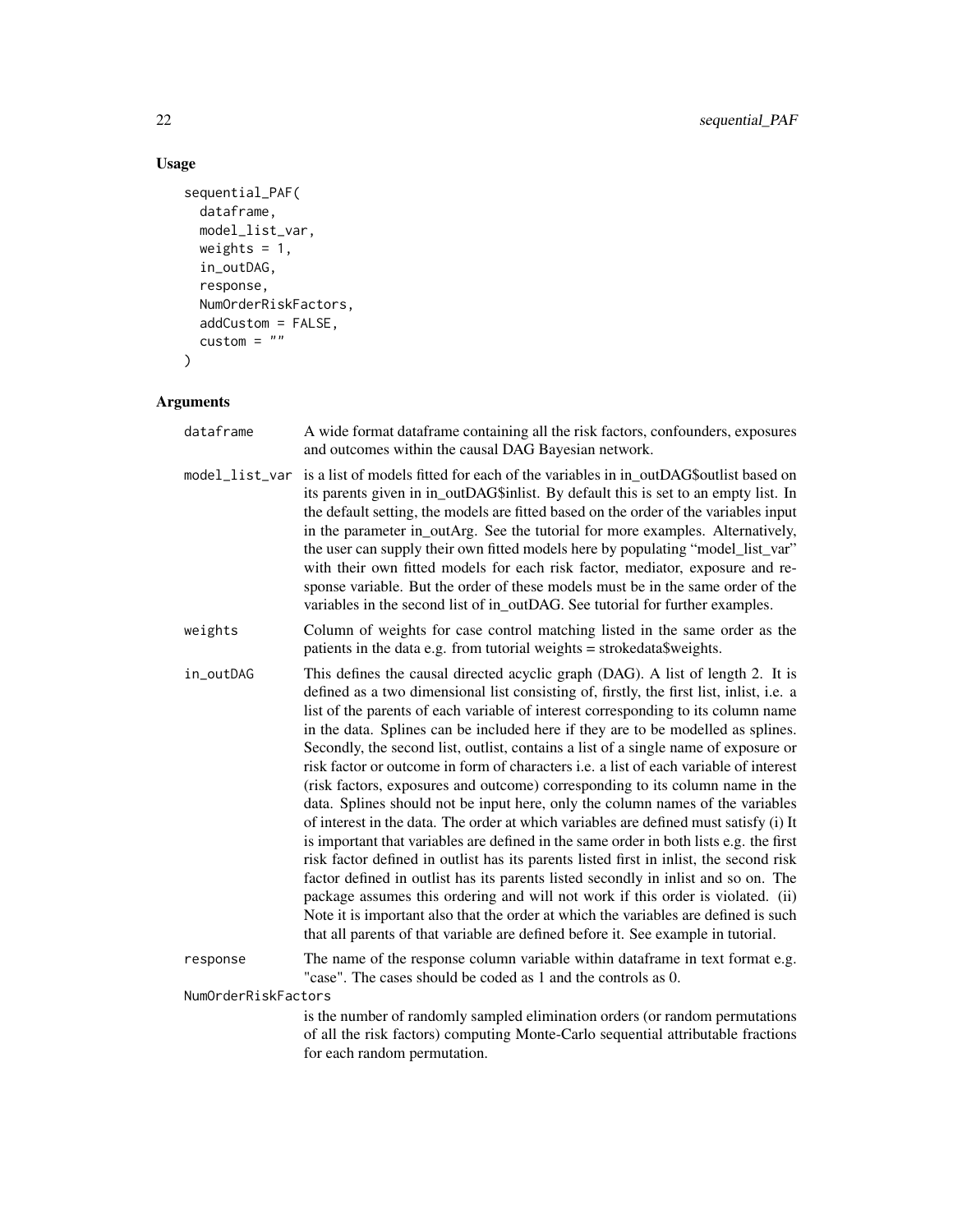| addCustom | Logical TRUE or FALSE indicating whether a customised interaction term is to<br>be added to the each regression. The interaction term can include splines.                                                             |
|-----------|------------------------------------------------------------------------------------------------------------------------------------------------------------------------------------------------------------------------|
| custom    | text containing the customised interaction term to be added to each regression.<br>The text should be enclosed in inverted commas. Splines can be included within<br>the interaction terms. See tutorial for examples. |

#### Details

Patients are listed in rows with variables (i.e. exposure, risk factors, confounders, outcome) listed in columns.

#### Value

| plot        | Returns a plot showing the estimated sequential attributable fractions, by po-<br>sition in elimination order. 95 percent confidence intervals are plotted so that<br>we can be 95 percent confident the true estimate (that would be calculated from<br>the procedure when the number of simulations m approaches infinity) lies in<br>the Monte Carlo interval around the point estimate. The estimates shaded red<br>correspond to a Bayesian network with indirect effects, whereas the estimates<br>shaded blue correspond to the Bayesian network with no indirect effects mod-<br>elled. Note that the Monte Carlo error at position k incorporates variation due<br>to random selection of the set of risk factors/exposures that are intervened on<br>in stages 1,k - 1, and also variation based on the recursive simulation of the<br>disease response. |
|-------------|--------------------------------------------------------------------------------------------------------------------------------------------------------------------------------------------------------------------------------------------------------------------------------------------------------------------------------------------------------------------------------------------------------------------------------------------------------------------------------------------------------------------------------------------------------------------------------------------------------------------------------------------------------------------------------------------------------------------------------------------------------------------------------------------------------------------------------------------------------------------|
| SAF_summary | Returns the data used for the plot containing both the Bayesian network (labelled<br>Bayesian network) with indirect effects modelled and a model (labelled usual)<br>with no indirect effects modelled.                                                                                                                                                                                                                                                                                                                                                                                                                                                                                                                                                                                                                                                           |

#### Examples

```
# Loads some data (fictional Stroke data from the package 'causalPAF')
# In this example, we use a small data set called 'strokedata_smallSample' consisting of 5,000
# rows of fictional patient data. For more accurate results, a larger data set is available
# called 'strokedata'which contains 16,623 rows of fictional patient data. The methodology
# applied in the 'causalPAF' package is more accurate the larger the dataset. To use the larger
# 'strokedata' dataset, simply call
# stroke_reduced <- strokedata
stroke_reduced <- strokedata_smallSample
in_phys <- c("subeduc","moteduc","fatduc")
in_ahei <- c("subeduc","moteduc","fatduc")
in_nevfcur <- c("subeduc","moteduc","fatduc")
in_alcohfreqwk <- c("subeduc","moteduc","fatduc")
in_global_stress2 <- c("subeduc","moteduc","fatduc")
in_htnadmbp <- c("subeduc","moteduc","fatduc","phys","ahei3tert","nevfcur","alcohfreqwk",
                 "global_stress2")
in_apob_apoatert <- c("subeduc","moteduc","fatduc","phys","ahei3tert","nevfcur","alcohfreqwk",
                      "global_stress2")
in_whrs2tert <- c("subeduc","moteduc","fatduc","phys","ahei3tert","nevfcur","alcohfreqwk",
```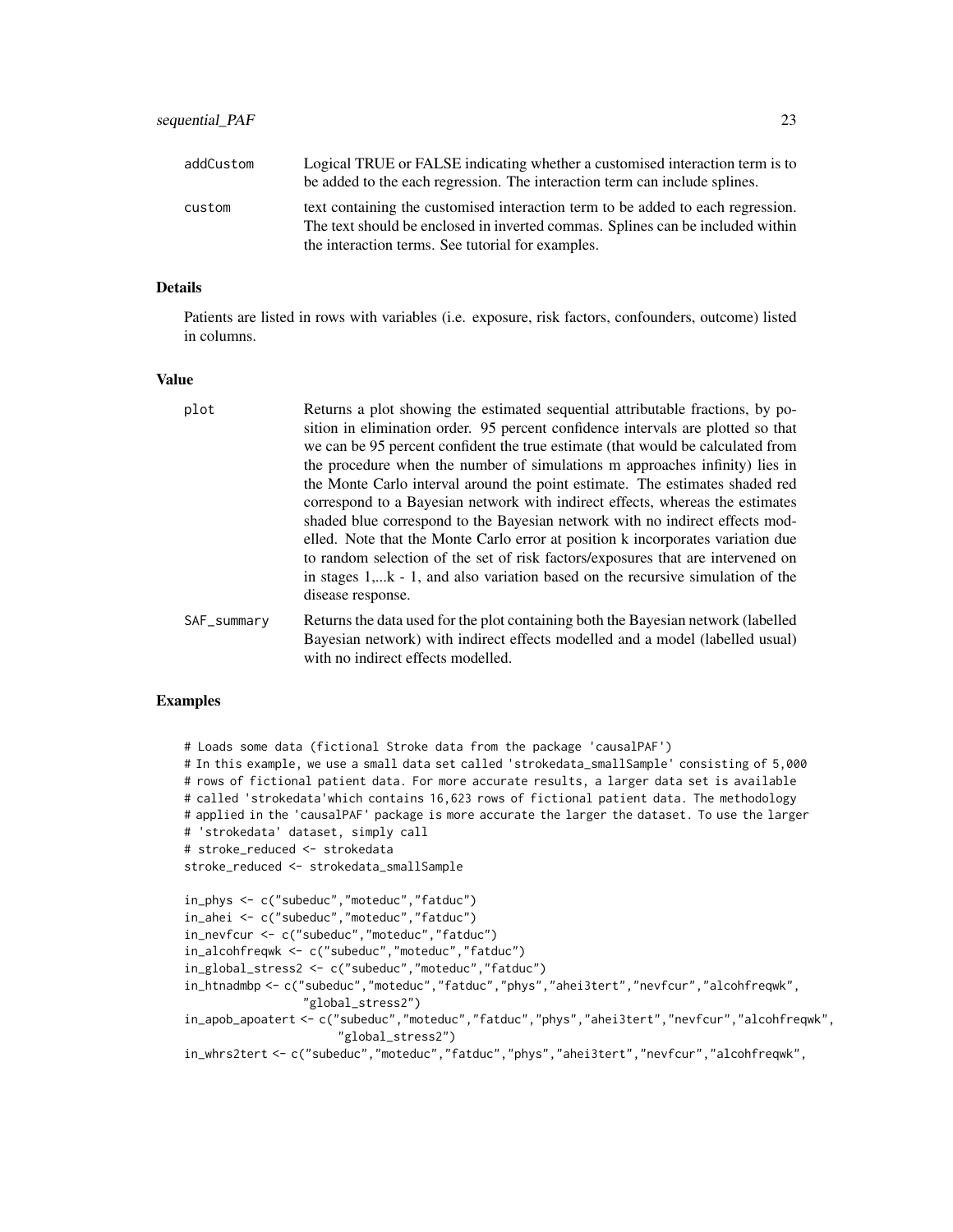```
"global_stress2")
in_cardiacrfcat <- c("subeduc","moteduc","fatduc","phys","ahei3tert","nevfcur","alcohfreqwk",
                     "global_stress2", "apob_apoatert","whrs2tert","htnadmbp")
in_dmhba1c2 <- c("subeduc","moteduc","fatduc","phys","ahei3tert","nevfcur","alcohfreqwk",
                  "global_stress2", "apob_apoatert","whrs2tert","htnadmbp")
in_case <- c("subeduc","moteduc","fatduc","phys","ahei3tert","nevfcur","alcohfreqwk",
"global_stress2", "apob_apoatert","whrs2tert","htnadmbp","cardiacrfcat","dmhba1c2")
in_out <- list(inlist=list(in_phys,in_ahei,in_nevfcur,in_alcohfreqwk,in_global_stress2,
               in_htnadmbp, in_apob_apoatert,in_whrs2tert,in_cardiacrfcat,
               in_dmhba1c2,in_case),
               outlist=c("phys","ahei3tert","nevfcur","alcohfreqwk","global_stress2",
                         "htnadmbp","apob_apoatert", "whrs2tert","cardiacrfcat",
                         "dmhba1c2","case"))
if(checkMarkovDAG(in_out)$IsMarkovDAG & !checkMarkovDAG(in_out)$Reordered){
 print("Your in_out DAG is a Markov DAG.")
} else if( checkMarkovDAG(in_out)$IsMarkovDAG & checkMarkovDAG(in_out)$Reordered ) {
  in_out <- checkMarkovDAG(in_out)[[2]]
 print("Your in_out DAG is a Markov DAG.The checkMarkovDAG function has reordered your
          in_out list so that all parent variables come before descendants.")
} else{ print("Your ``in_out'' list is not a Bayesian Markov DAG so the methods in the
               'causalPAF' package cannot be applied for non-Markov DAGs.")}
w <- rep(1,nrow(stroke_reduced))
w[stroke_reduced$case==0] <- 0.9965
w[stroke_reduced$case==1] <- 0.0035
stroke_reduced$weights <- w
# 'NumOrderRiskFactors' should be set to a large number to ensure accurate results.
# This can take time to run.
sequentialPAF <- sequential_PAF( dataframe = stroke_reduced,
                                 model_list_var = list(),
                                 weights = w,
                                 in_outDAG = in_out,
                                 response = "case",
                                 NumOrderRiskFactors = 3,
                                 addCustom = TRUE,
                                 custom = "regionnn7*ns(eage,df=5)+esex*ns(eage,df=5)" )
```
sequentialPAF\$SAF\_summary

#### #######################################################################################

# Alternatively, the user can supply a customised model\_list\_var parameter as follows: # Libraries must be loaded if fitting models outside of the 'causalPAF' R package.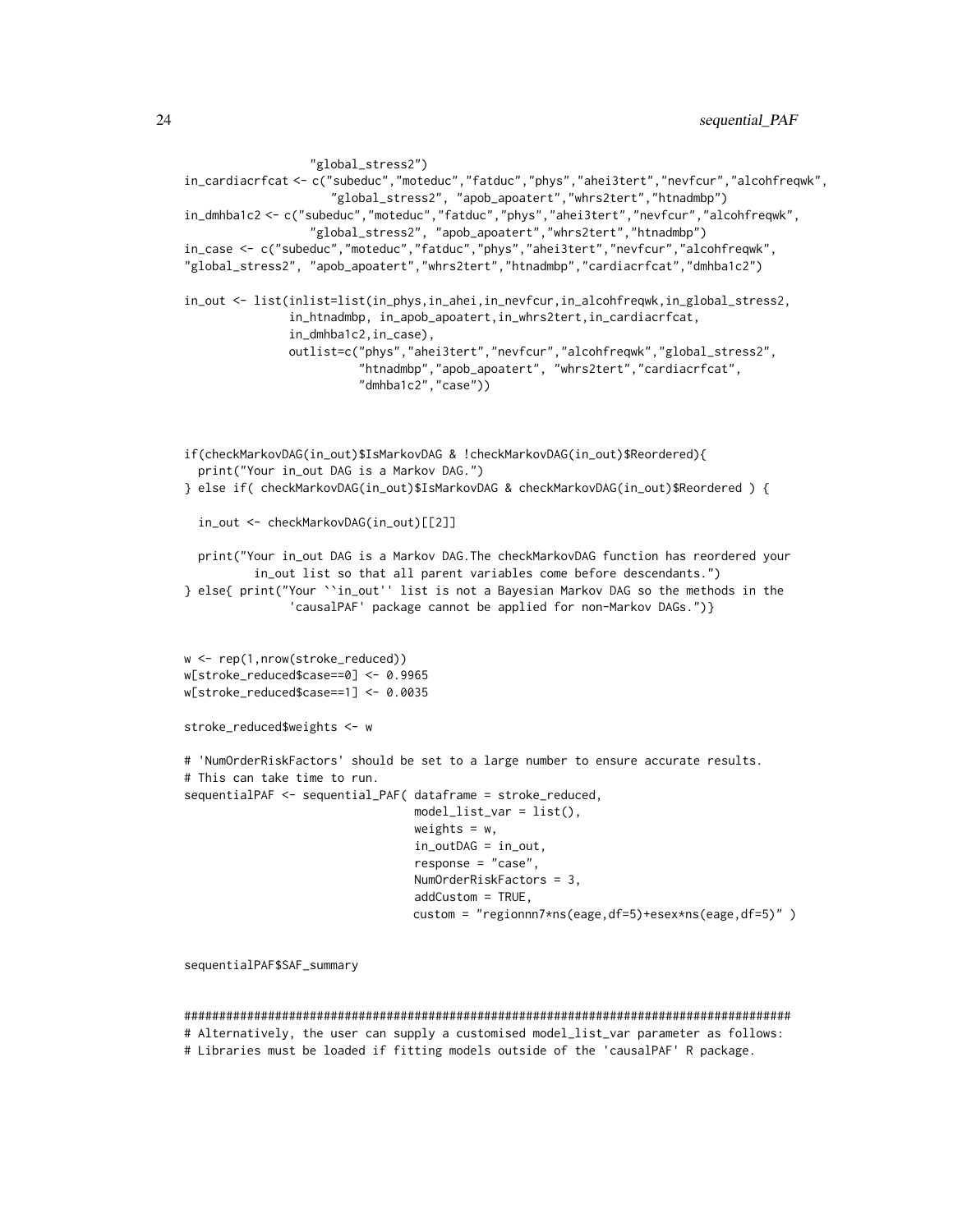library(MASS) library(splines)

# model\_list\_var is a list of models fitted for each of the variables in in\_outDAG\$outlist based # on its parents given in in\_outDAG\$inlist. By default this is set to an empty list. # Alternatively the user can supply their custom fitted, model\_list as follows, which should be # consistent with the causal structure. # Note it is important that model\_listArg is defined as a list and in the same order and length # as the variables defined in in\_outDAG[[2]]. model\_list <- list( glm(formula = phys  $\sim$  subeduc + regionnn7  $\star$  ns(eage, df = 5) + esex  $\star$  ns(eage, df = 5) + moteduc + fatduc, family = "binomial", data = stroke\_reduced, weights = weights), # model 1 phys polr(formula = ahei3tert  $\sim$  subeduc + regionnn7  $\star$  ns(eage, df = 5) + esex  $\star$  ns(eage, df = 5) + moteduc + fatduc, data = stroke\_reduced, weights = weights), # model 2 ahei3tert glm(formula = nevfcur  $\sim$  subeduc + regionnn7  $\star$  ns(eage, df = 5) + esex  $\star$  ns(eage, df = 5) + moteduc + fatduc, family = "binomial",data = stroke\_reduced, weights = weights), # model 3 nevfcur polr(formula = alcohfreqwk ~ subeduc + regionnn7  $*$  ns(eage, df = 5) + esex  $*$  ns(eage, df = 5) + moteduc + fatduc, data = stroke\_reduced,weights = weights), # model 4 alcohfreqwk glm(formula = global\_stress2  $\sim$  subeduc + regionnn7  $\star$  ns(eage,df = 5) + esex  $\star$  ns(eage, df = 5) + moteduc + fatduc, family = "binomial",data = stroke\_reduced, weights = weights), # model 5 global\_stress2 glm(formula = htnadmbp  $\sim$  subeduc + regionnn7  $\star$  ns(eage, df = 5) + esex  $\star$  ns(eage, df = 5) + moteduc + fatduc + phys + ahei3tert + nevfcur + alcohfreqwk + global\_stress2, family = "binomial",data = stroke\_reduced, weights = weights), # model 6 htnadmbp polr(formula = apob\_apoatert  $\sim$  regionnn7  $\star$  ns(eage, df = 5) + esex  $\star$  ns(eage, df = 5) + subeduc + moteduc + fatduc + phys + ahei3tert + nevfcur + alcohfreqwk + global\_stress2, data = stroke\_reduced,weights = weights), # model 7 apob\_apoatert polr(formula = whrs2tert  $\sim$  regionnn7  $\star$  ns(eage, df = 5) + esex  $\star$  ns(eage, df = 5) + subeduc + moteduc + fatduc + phys + ahei3tert + nevfcur + alcohfreqwk + global\_stress2, data = stroke\_reduced, weights = weights), # model 8 whrs2tert glm(formula = cardiacrfcat  $\sim$  subeduc + regionnn7  $\star$  ns(eage, df = 5) + esex  $\star$  ns(eage, df = 5) + moteduc + fatduc + phys + ahei3tert + nevfcur + alcohfreqwk + global\_stress2 + apob\_apoatert + whrs2tert + htnadmbp, family = "binomial", data = stroke\_reduced, weights = weights), # model 9 cardiacrfcat glm(formula = dmhba1c2  $\sim$  subeduc + regionnn7  $*$  ns(eage, df = 5) + esex  $*$  ns(eage, df = 5) + moteduc + fatduc + phys + ahei3tert + nevfcur + alcohfreqwk + global\_stress2 + apob\_apoatert + whrs2tert + htnadmbp, family = "binomial", data = stroke\_reduced, weights = weights), # model 10 dmhba1c2 glm(formula = case ~ subeduc + regionnn7 \* ns(eage, df = 5) + esex \* ns(eage, df = 5) + moteduc + fatduc + phys + ahei3tert + nevfcur + alcohfreqwk + global\_stress2 + apob\_apoatert + whrs2tert + htnadmbp + cardiacrfcat + dmhba1c2, family = "binomial", data = stroke\_reduced, weights = weights) # model 11 case  $\lambda$ # 'NumOrderRiskFactors' should be set to a large number to ensure accurate results.

# This can take time to run. sequentialPAF <- sequential\_PAF( dataframe = stroke\_reduced, model\_list\_var = model\_list,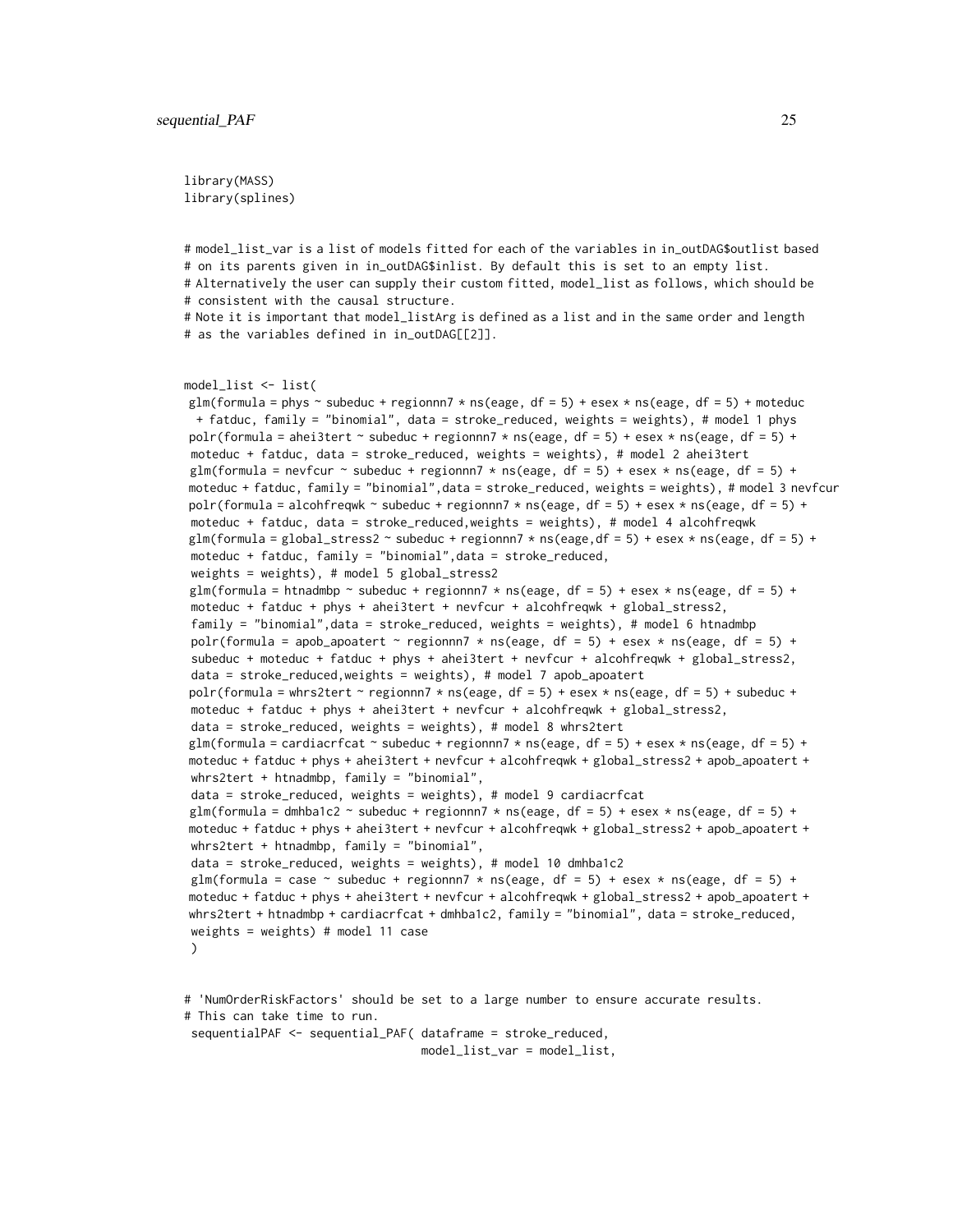#### <span id="page-25-0"></span>26 strokedata and the strokedata and the strokedata and the strokedata and the strokedata

```
weights = stroke_reduced$weights,
in_outDAG = in_out,
response = "case",
NumOrderRiskFactors = 3 )
```
sequentialPAF\$SAF\_summary

strokedata *Fictional ischemic stroke data case control data with risk factors, exposures and confounders*

#### Description

A fictional standardized international study of ischemic stroke cases and controls in 32 countries in Asia, Europe, Australia, the Middle East and Africa. Information on key causal and modifiable risk factors for stroke are included. The risk factors included are healthy eating score (in tertiles), physical inactivity (yes/no), smoking behaviour (current smoker or ex/no smoker), alcohol intake (no alcohol, moderate consumption, high consumption), an indicator for stress, ApoB/ApoA lipid ratio (in tertiles), pre-existing hypertension or high measured blood pressure (yes/no), waist hip ratio (in tertiles), cardiac risk factors such as atrial fibrillation or flutter (yes or no) and a diagnosis of diabetes mellitus or elevated HbA1c(yes/no). One needs to assume a causal graph describing the causal relationships between confounders, risk factors and disease to implement the methods in the 'causalPAF' package. To do this, it is helpful to divide the risk factors and exposures into categories depending on whether they are descriptive of an individual's behaviour SB = Smoking, Alcohol intake, inactivity, diet and stress, their physiology SP = High blood pressure, ApoB/ApoA ratio, Waist hip ratio and what might be regarded as preclinical disease SD = Cardiac risk factors, Pre-clinical diabetes. We also consider a set of variables that might be confounders (joint causes of the risk factor and stroke) for all the listed risk factors. This set of confounders, SC consist of the individuals and their parents' education level (in 5 levels from no-education to holding a college Degree), age, gender and region. Here we make the simplifying assumption that disease develops in a stage-wise fashion, each stage being represented by one of the sets of variables just described with variables in earlier stages having causal effects on variables contained in later stages, but not vice-versa. The ordering of stages is indicated by the sequence,  $SC$ ,  $SB$ ,  $SP$ ,  $SD$ ,  $Y$ , and summarized by the causal graphs in (O'Connell and Ferguson 2020) <https://doi.org/10.1101/2020.10.15.20212845> and (Ferguson, O'Connell, and O'Donnell 2020) https://doi.org/10.1186/s13690-020-00442-x .

#### Usage

strokedata

#### Format

A data frame with 16623 rows and 21 variables in columns. Each row representing either a fictional individual stroke case or control:

regionnn7 Region (number, 7 categories)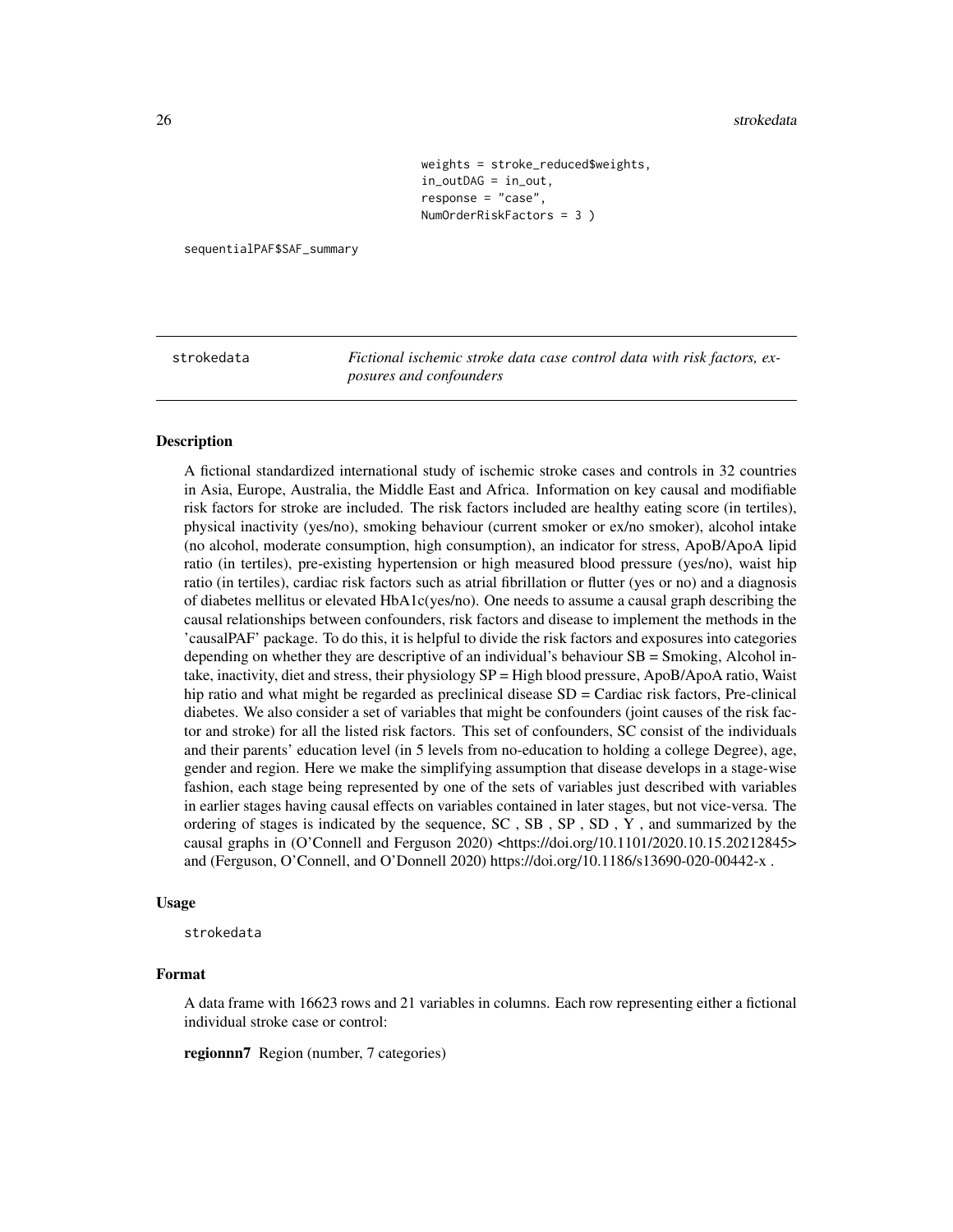#### strokedata 27

- case Case status (number, 1=cases, 0=controls)
- esex Gender (number, 1=female, 2=male)
- eage ,Age based on both DOB and eage (number)
- htnadmbp High blood pressure, Hx HTN/Adjusted BP>140/90 at admission (number, 0=No, 1=Yes)
- nevfcur Smoke history(2lev) (number, 1=Never/Former, 2=Current)
- global\_stress2 Global Stress, (number, 1=None/some\_periods, 2=Several/Perm. periods)
- whrs2tert Tertile of standing waist\_to-hip ratio, WHR (number, 1=Tertile1, 2=Tertile2, 3=Tertile3)
- phys Leisure-Physical activity (number, 1=mainly inactive, 2=mainly active)
- alcohfreqwk Alcohol history and frequency(3) (number, 1=Never/Former, 2=Low/Moderate, 3=High intake/Binge)
- dmhba1c2 clinically diagnosed diabetes mellitus or measured Hba1c level at least 6.5 yes or no, Hx DM/HbA1c greater than or equal to 6.5 per cent (number, 1=No, 2=Yes)
- cardiacrfcat History of risk factors for heart disease yes or no, Hx Cardiac Risk Factors (number, 1=No, 2=Yes)
- ahei3tert Diet: AHEI diet score (in tertiles) Tertile of Total AHEI Score (not including alcohol), (number, 1=Tertile1, 2=Tertile2, 3=Tertile3)
- apob\_apoatert Lipids: Apolipoprotein B/Apolipoprotein A1 ratio (in tertiles) (number, 1=Tertile1, 2=Tertile2, 3=Tertile3)
- subeduc Education (number, 1=None, 2=1-8, 3=9-12, 4=Trade School, 5=College/University)
- moteduc Mother education (number, 1=None, 2=1-8, 3=9-12, 4=Trade School, 5=College/University, 6=unknown)
- fatduc Father education (number, 1=None, 2=1-8, 3=9-12, 4=Trade School, 5=College/University, 6=Unknown)
- subhtn Blood pressure Hx HTN (number, 1=No, 2=Yes)
- whr Waist-to-hip ratio ( number as continuous variable)
- apob\_apoa Lipids: Apolipoprotein B/Apolipoprotein A1 ratio (number as continuous variable)
- weights To fit these models to case control data, one needs to perform weighted maximum-likelihood estimation to imitate estimation using a random sample from the population. We chose weights of 0.0035 (for each case) and 0.9965 (for each control), reflective of a yearly incidence of first ischemic stroke of 0.35 per cent, or 3.5 strokes per 1,000 individuals. These weights were chosen according to average incidences across country, age group and gender according to the global burden of disease.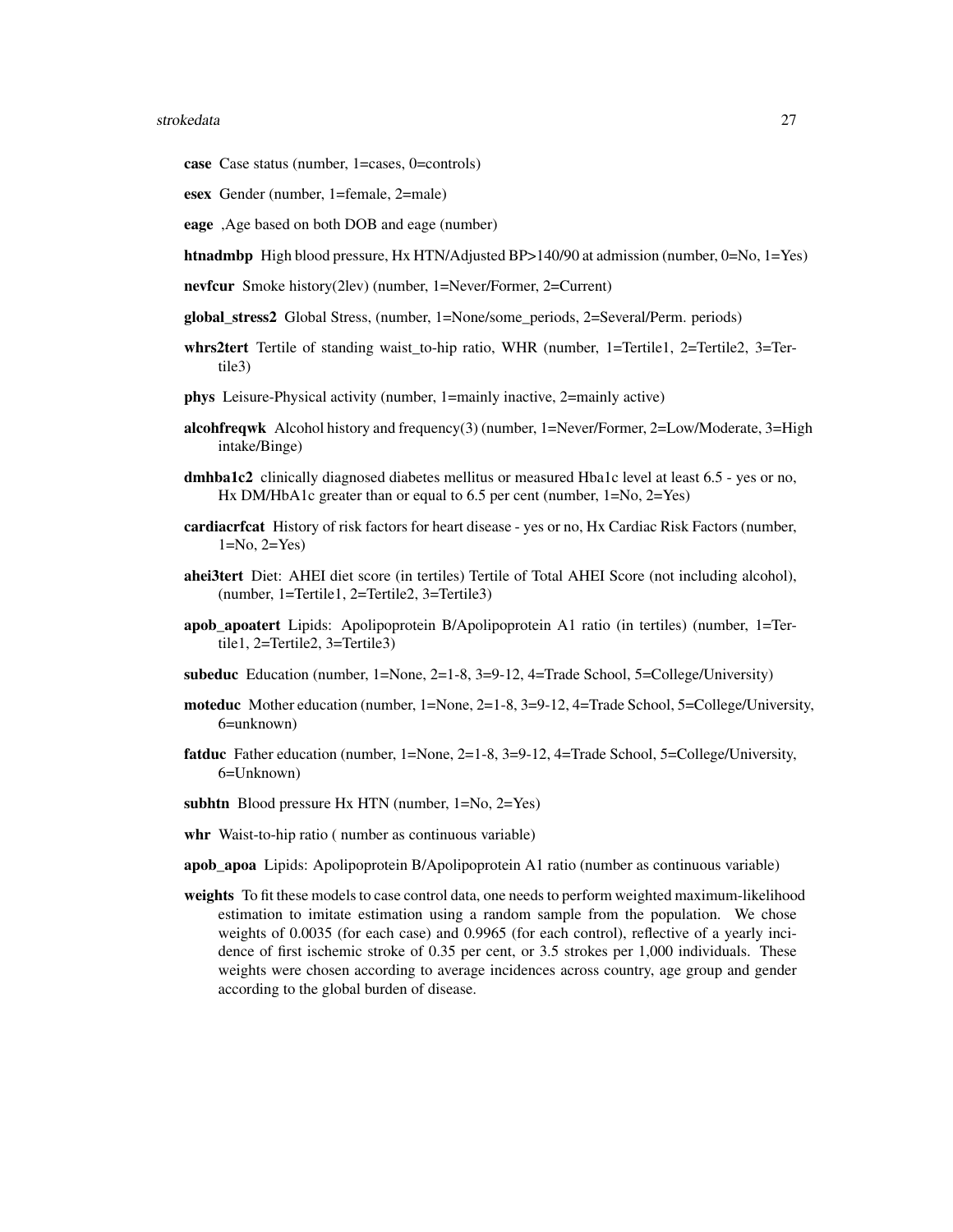<span id="page-27-0"></span>strokedata\_smallSample

*Fictional ischemic stroke data case control data with risk factors, exposures and confounders*

#### Description

A fictional standardized international study of ischemic stroke cases and controls in 32 countries in Asia, Europe, Australia, the Middle East and Africa. Information on key causal and modifiable risk factors for stroke are included. The risk factors included are healthy eating score (in tertiles), physical inactivity (yes/no), smoking behaviour (current smoker or ex/no smoker), alcohol intake (no alcohol, moderate consumption, high consumption), an indicator for stress, ApoB/ApoA lipid ratio (in tertiles), pre-existing hypertension or high measured blood pressure (yes/no), waist hip ratio (in tertiles), cardiac risk factors such as atrial fibrillation or flutter (yes or no) and a diagnosis of diabetes mellitus or elevated HbA1c(yes/no). One needs to assume a causal graph describing the causal relationships between confounders, risk factors and disease to implement the methods in the 'causalPAF' package. To do this, it is helpful to divide the risk factors and exposures into categories depending on whether they are descriptive of an individual's behaviour SB = Smoking, Alcohol intake, inactivity, diet and stress, their physiology SP = High blood pressure, ApoB/ApoA ratio, Waist hip ratio and what might be regarded as preclinical disease SD = Cardiac risk factors, Pre-clinical diabetes. We also consider a set of variables that might be confounders (joint causes of the risk factor and stroke) for all the listed risk factors. This set of confounders, SC consist of the individuals and their parents' education level (in 5 levels from no-education to holding a college Degree), age, gender and region. Here we make the simplifying assumption that disease develops in a stage-wise fashion, each stage being represented by one of the sets of variables just described with variables in earlier stages having causal effects on variables contained in later stages, but not vice-versa. The ordering of stages is indicated by the sequence, SC , SB , SP , SD , Y , and summarized by the causal graphs in (O'Connell and Ferguson 2020) <https://doi.org/10.1101/2020.10.15.20212845> and (Ferguson, O'Connell, and O'Donnell 2020) https://doi.org/10.1186/s13690-020-00442-x .

#### Usage

strokedata

#### Format

A data frame with 5000 rows and 21 variables in columns. Each row representing either a fictional individual stroke case or control:

regionnn7 Region (number, 7 categories)

case Case status (number, 1=cases, 0=controls)

esex Gender (number, 1=female, 2=male)

eage ,Age based on both DOB and eage (number)

htnadmbp High blood pressure, Hx HTN/Adjusted BP>140/90 at admission (number, 0=No, 1=Yes)

nevfcur Smoke history(2lev) (number, 1=Never/Former, 2=Current)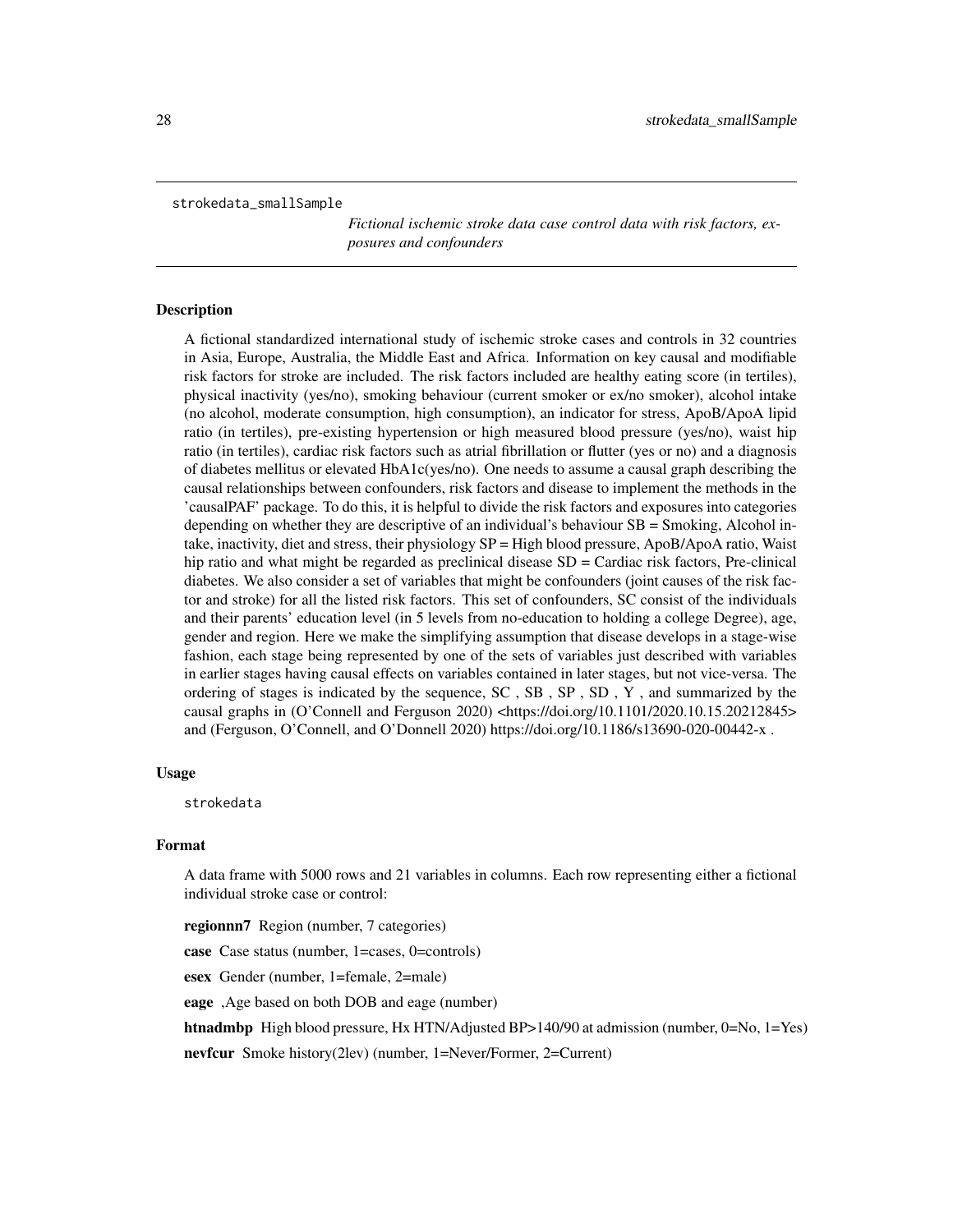global\_stress2 Global Stress, (number, 1=None/some\_periods, 2=Several/Perm. periods)

- whrs2tert Tertile of standing waist\_to-hip ratio, WHR (number, 1=Tertile1, 2=Tertile2, 3=Tertile3)
- phys Leisure-Physical activity (number, 1=mainly inactive, 2=mainly active)
- alcohfreqwk Alcohol history and frequency(3) (number, 1=Never/Former, 2=Low/Moderate, 3=High intake/Binge)
- dmhba1c2 clinically diagnosed diabetes mellitus or measured Hba1c level at least 6.5 yes or no, Hx DM/HbA1c greater than or equal to 6.5 per cent (number, 1=No, 2=Yes)
- cardiacrfcat History of risk factors for heart disease yes or no, Hx Cardiac Risk Factors (number,  $1=No, 2=Yes$
- ahei3tert Diet: AHEI diet score (in tertiles) Tertile of Total AHEI Score (not including alcohol), (number, 1=Tertile1, 2=Tertile2, 3=Tertile3)
- apob\_apoatert Lipids: Apolipoprotein B/Apolipoprotein A1 ratio (in tertiles) (number, 1=Tertile1, 2=Tertile2, 3=Tertile3)
- subeduc Education (number, 1=None, 2=1-8, 3=9-12, 4=Trade School, 5=College/University)
- moteduc Mother education (number, 1=None, 2=1-8, 3=9-12, 4=Trade School, 5=College/University, 6=unknown)
- fatduc Father education (number, 1=None, 2=1-8, 3=9-12, 4=Trade School, 5=College/University, 6=Unknown)
- subhtn Blood pressure Hx HTN (number, 1=No, 2=Yes)
- whr Waist-to-hip ratio ( number as continuous variable)
- apob apoa Lipids: Apolipoprotein B/Apolipoprotein A1 ratio (number as continuous variable)
- weights To fit these models to case control data, one needs to perform weighted maximum-likelihood estimation to imitate estimation using a random sample from the population. We chose weights of 0.0035 (for each case) and 0.9965 (for each control), reflective of a yearly incidence of first ischemic stroke of 0.35 per cent, or 3.5 strokes per 1,000 individuals. These weights were chosen according to average incidences across country, age group and gender according to the global burden of disease.